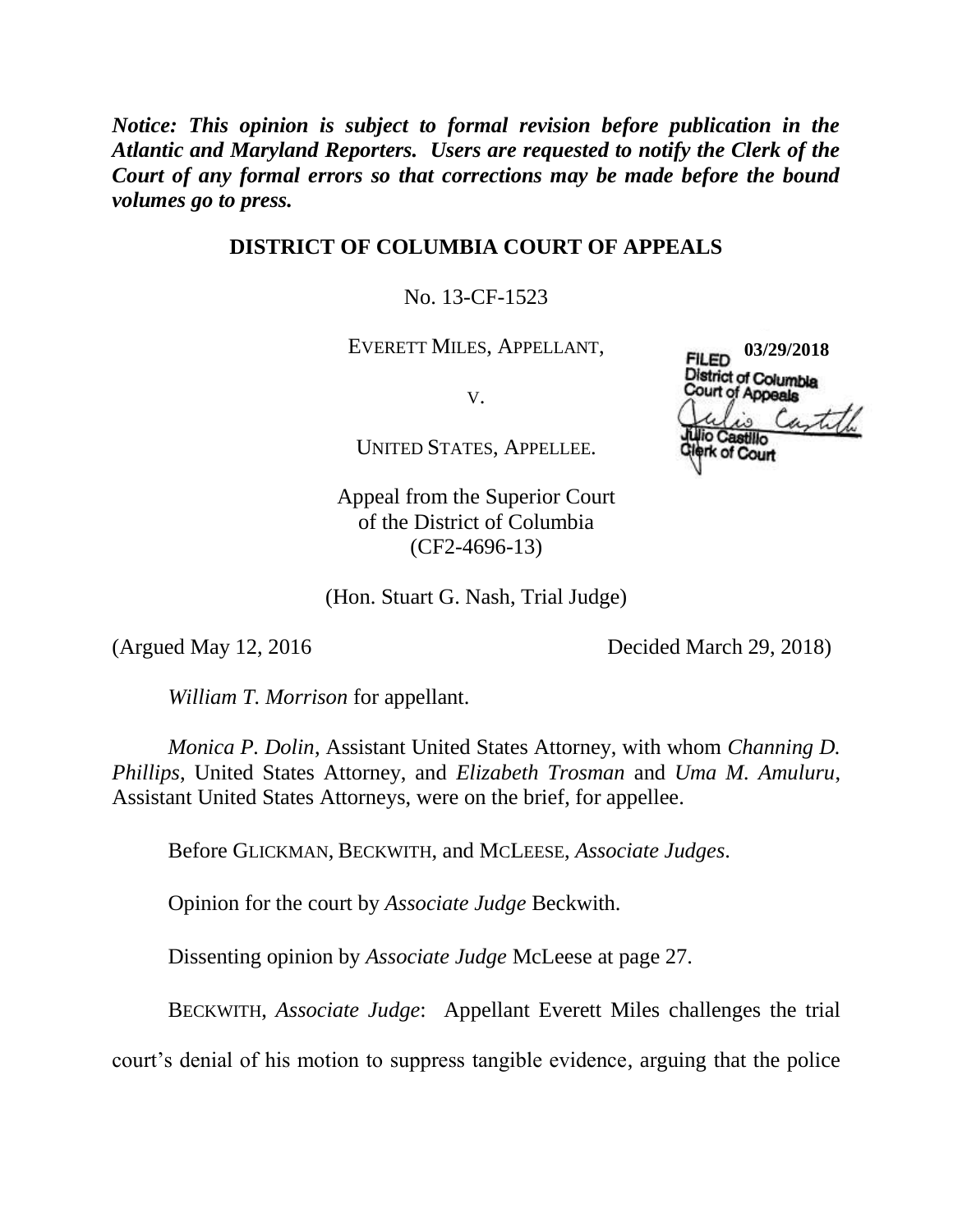lacked reasonable articulable suspicion to conduct the *Terry* stop<sup>1</sup> that led to his being charged with and later convicted of several gun-related offenses.<sup>2</sup> He argues that the anonymous tip that formed the basis for his stop—a 911 call from a "concerned citizen" describing a man with characteristics similar to Mr. Miles's, "shooting a gun in the air"—was insufficiently corroborated and thus was not shown to be reliable. He contends, in particular, that his flight when police officers approached him near the location of the alleged shooting was not sufficient to corroborate the tip. We agree and therefore reverse.

## **I.**

At the suppression hearing, the government presented the testimony of Metropolitan Police Department (MPD) Officers Juan Sanchez and Shalonda Davis. Officer Sanchez testified that he was on patrol in Southeast D.C. at around 8 a.m. on March 24, 2013, when he heard a series of radio transmissions about a

l

<sup>1</sup> *See Terry v. Ohio*, 392 U.S. 1 (1968).

<sup>&</sup>lt;sup>2</sup> After a jury trial, Mr. Miles was found guilty of carrying a pistol outside a home or place of business, D.C. Code § 22-4504 (a)(2) (2012 Repl.); unlawful possession of a firearm by a convicted felon, D.C. Code § 22-4503 (a)(1) (2012 Repl.); possession of an unregistered firearm, D.C. Code § 7-2502.01 (2012 Repl.); and unlawful possession of ammunition, D.C. Code § 7-2506.01 (a)(3) (2012 Repl.). The jury acquitted Mr. Miles of threatening to injure a person, D.C. Code § 22-1810 (2012 Repl.), and assaulting, resisting, or interfering with a police officer, D.C. Code § 22-405 (b) (2012 Repl.).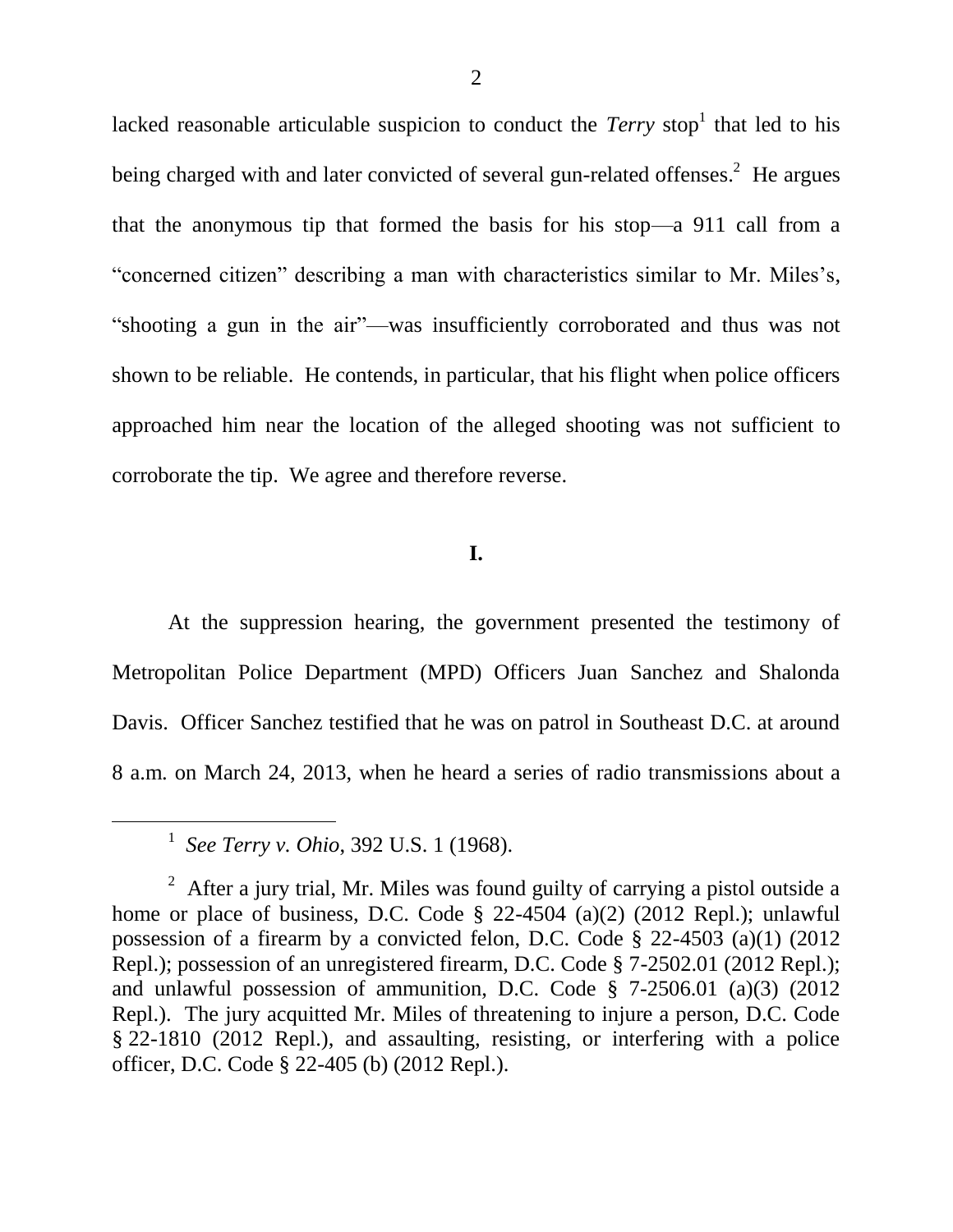man with a gun. These transmissions were played at the suppression hearing.<sup>3</sup> The initial transmission stated that a "concerned citizen" who did not give a "callback number" had reported "a black male with a blue army jacket  $\ldots$  shooting a gun in the air." The radio transmission described the subject's location as the "4500" [block of] Texas Avenue, Southeast" and stated that he was "headed toward Ridge" Road." An updated transmission from an officer in the area indicated that the

 $\overline{a}$ 3 The radio transmission was played by defense counsel during her crossexamination of Officer Sanchez and was labeled as Defense Exhibit 1. Although counsel did not formally move to have the exhibit admitted into evidence, she repeatedly referred to the exhibit during her suppression argument, and the trial court, without objection from the defense or the government, referred to the transmission as being "in[] evidence." We therefore consider and treat it as evidence.

Neither party in this appeal submitted a copy of Defense Exhibit 1 for this court's review. *See In re CA.S.*, 828 A.2d 184, 192 (D.C. 2003) ("The duty to provide an adequate record is primarily on the appellant, but an appellee also has a duty to insure an adequate record so the judgment in the latter's favor may be upheld." (internal quotation marks and citation omitted)). And while the initial order in this appeal required trial counsel to "transmit all documents pertaining to this appeal, including trial exhibits[,] to the newly appointed [appellate] counsel," Order, Apr. 23, 2015, Mr. Miles's appellate counsel was unable to provide the exhibit when this court asked him for it. The government eventually was able to provide a substitute: a two-and-a-half-hour recording of MPD transmissions from the morning of the events in this case. It appears, upon comparison with the suppression-hearing transcript, that approximately the first three and a half minutes of this recording comprise Defense Exhibit 1, so we limit our consideration to that portion of the recording.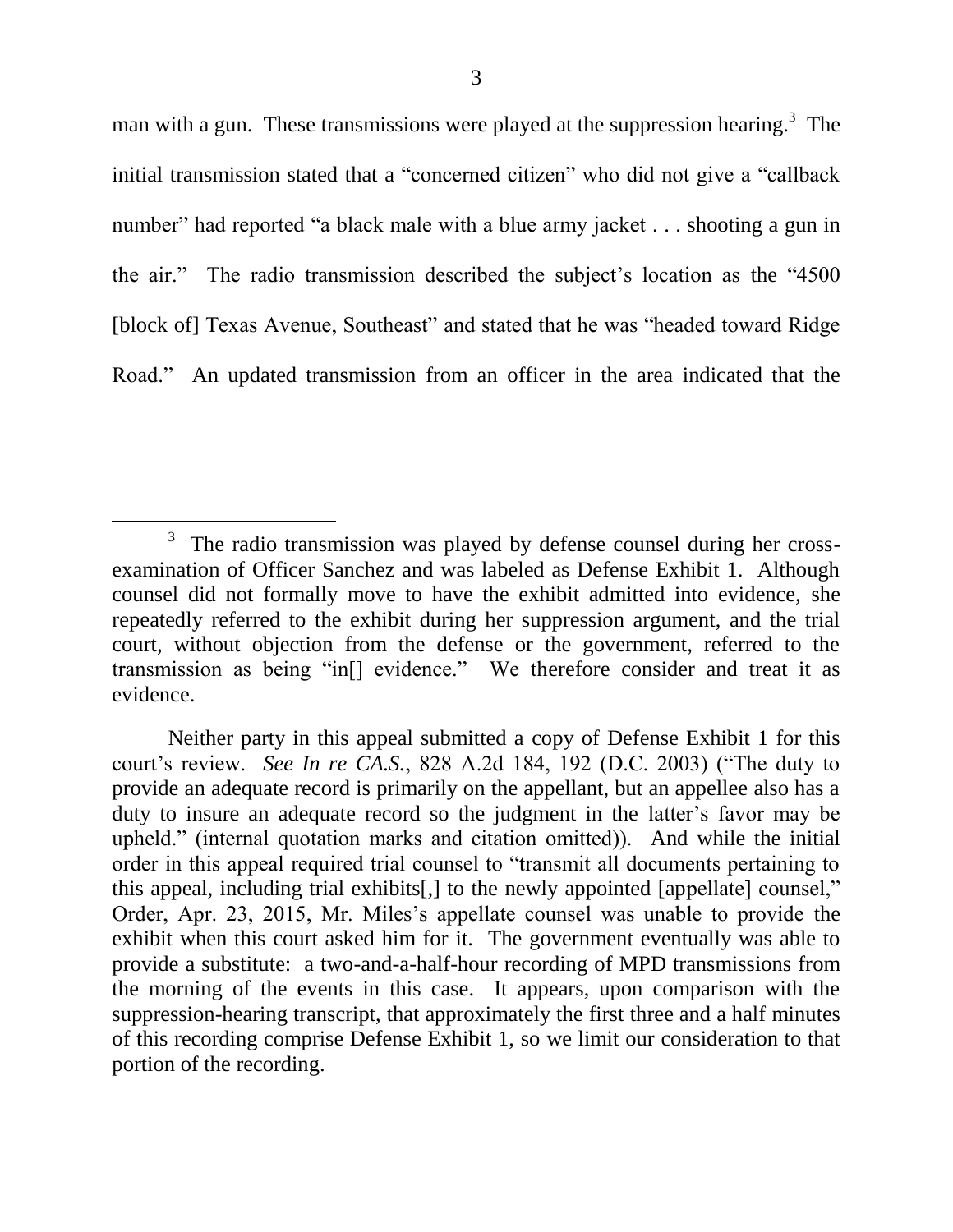subject was "in the 4800 block of  $\ldots$  Alabama Avenue."<sup>4</sup> Officer Sanchez, who was alone in his car, testified that he drove to the intersection of Alabama and F Streets, where he observed a man, Everett Miles, who "matched the description" from the transmission—that is, according to the officer, Mr. Miles appeared to be wearing an Army-type "camouflage jacket."<sup>5</sup> Officer Sanchez also saw another MPD officer, Demond James, "walking behind" Mr. Miles and "point[ing] at him like that's him." According to Officer Sanchez, Officer James was between twenty and twenty-five feet behind Mr. Miles, who was the "only person on the street at all" that morning.

As Mr. Miles was walking south in the 4900 block of Alabama Avenue, Officer Sanchez parked his car "[r]ight on F [Street] and the corner," "blocking the sidewalk [Mr. Miles] was walking on to conduct a stop."<sup>6</sup> Officer Sanchez

l

<sup>&</sup>lt;sup>4</sup> Officer Sanchez said that this block of Alabama Avenue is "close to the location on Texas Avenue."

 $<sup>5</sup>$  A photograph of Mr. Miles wearing the jacket was admitted into evidence.</sup> On cross-examination, Officer Sanchez, examining the jacket as it appeared in the photo, testified that "[f]rom far away [he saw] dark blue [but] right[] now it's gray, dark gray."

<sup>&</sup>lt;sup>6</sup> Officer Sanchez did not provide any further details about what he meant when he said he "block[ed] the sidewalk," but Officer Davis later testified at trial—repeatedly and without contradiction—that Officer Sanchez "literally . . . drove right onto the sidewalk."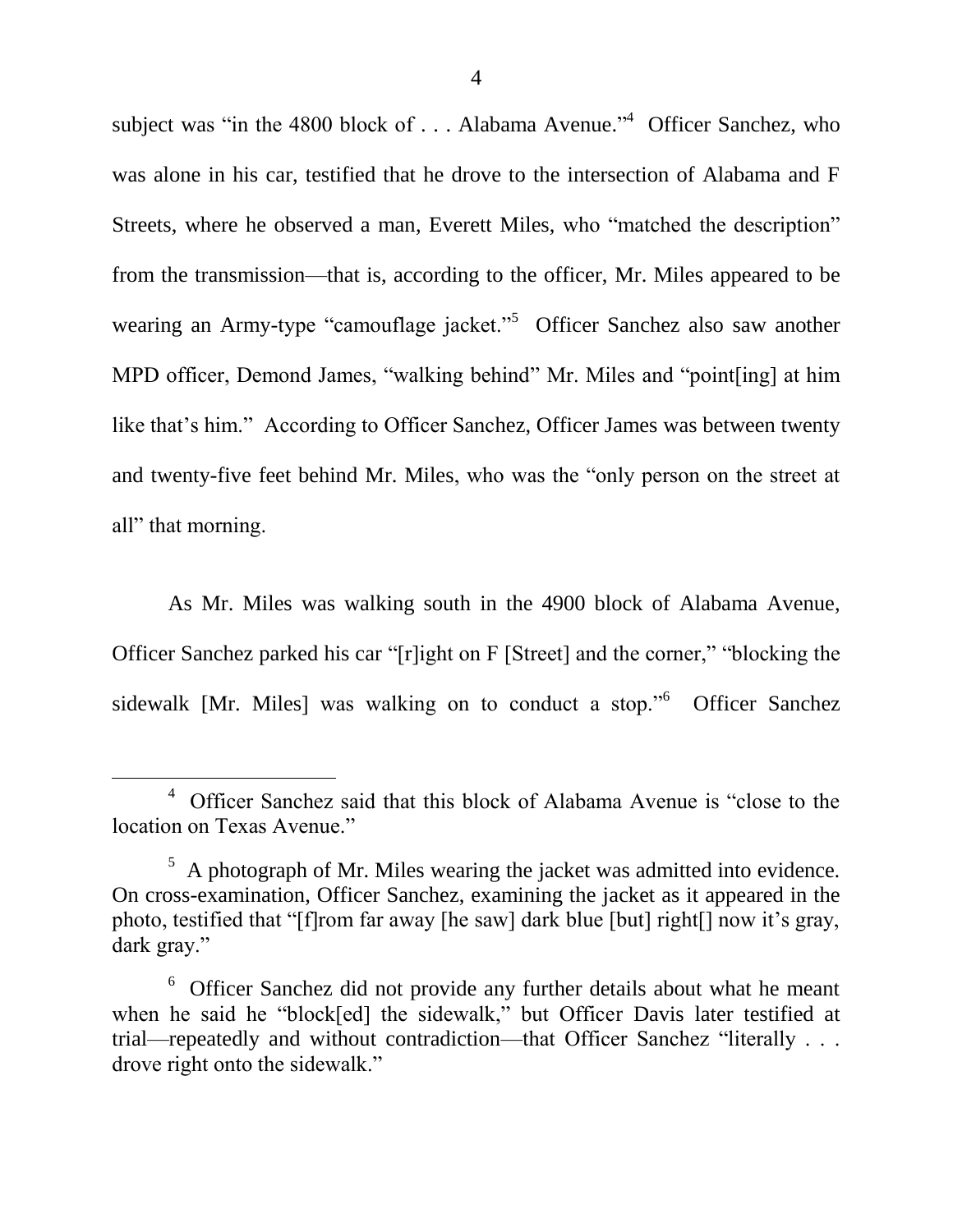testified that when he "slightly got out of the car" and asked Mr. Miles to stop, Mr. Miles "ran to his left to the back of [the] cruiser towards F Street." After briefly pursuing Mr. Miles on foot, Officer Sanchez detained him in the middle of the intersection, "grabb[ing] his waistband from his back." Officer Sanchez testified that he "felt a hard object on the right front side of his waistband," an object that "felt like a gun." Officer Sanchez "called out gun" to the other officers on the scene—Officer James and Officer Davis—while attempting to hold Mr. Miles's hands up to prevent him from reaching for the weapon. Officer Davis then retrieved the gun from the right front side of Mr. Miles's waistband.

Officer Davis herself testified that she was on patrol when she heard a radio transmission for a man who was wearing an Army jacket and carrying a gun near Texas Avenue. While driving toward that location, Officer Davis "saw a subject fitting the description" from the radio transmission—a "black male with an Army print jacket" that was "dark colored." Shown a photo of Mr. Miles wearing the jacket on cross-examination,<sup>7</sup> Officer Davis testified that it "look[ed] a little green, a little tan," but that the picture seemed "distorted." According to Officer Davis, Mr. Miles was walking along the 4800 block of Alabama Avenue when she first saw him, and there were no other people on the street.

<sup>7</sup> See *supra* note 5.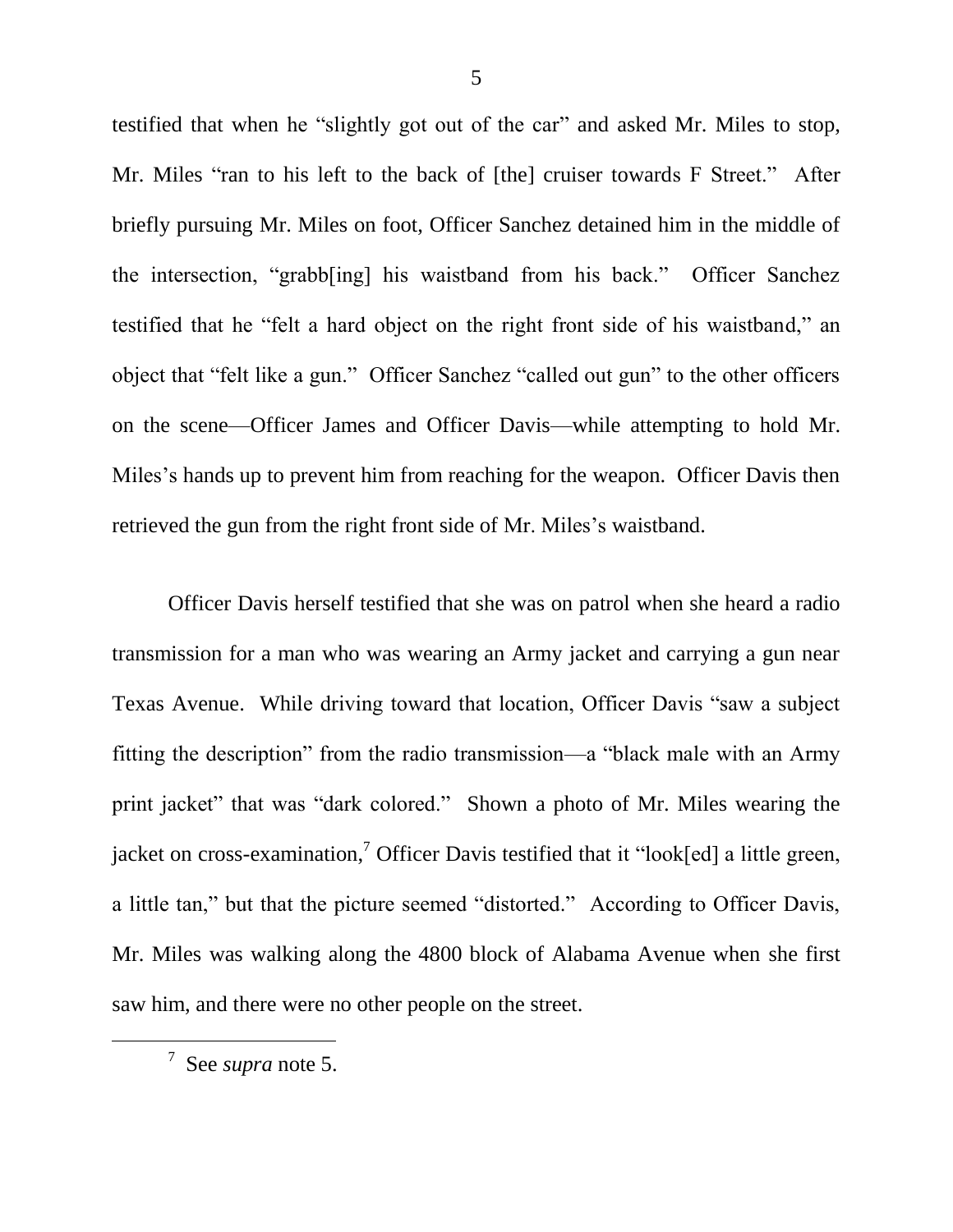According to Officer Davis, she initially drove past Mr. Miles to inform Officer James, who was parked at the end of the block, that she thought she had spotted the subject described in the radio transmission. The two officers drove in Mr. Miles's direction, and Officer James exited his vehicle after Mr. Miles "refused to stop and started running." Officer Davis testified that Officer Sanchez then pulled in front of her car and eventually stopped the fleeing Mr. Miles on foot. In Officer Davis's recollection, Officer Sanchez, in tussling with Mr. Miles, said "[g]un, gun, gun" while trying to hold Mr. Miles's hands over his head. Officer Davis testified that she saw the handle of the gun in Mr. Miles's front waistband and grabbed the weapon.

At the conclusion of the suppression hearing the court made the following findings. At about 8:08 a.m. on March 24, 2013, the MPD dispatcher "received a call from an unidentified citizen who indicated that there was a man with a gun" on the 4500 block of Texas Avenue, Southeast. According to the radio transmission, the subject was a "black male" "wearing a blue Army-type jacket." A few minutes later, the subject was found "within a couple of blocks" of the original location "wearing a jacket that matched in the officer's mind the description provided by the dispatcher." Examining the photo introduced into evidence, the court found that the jacket seemed "mostly gray but [with] a bluish tint of the gray." After noting Officer Davis's testimony that the color in the photo was distorted,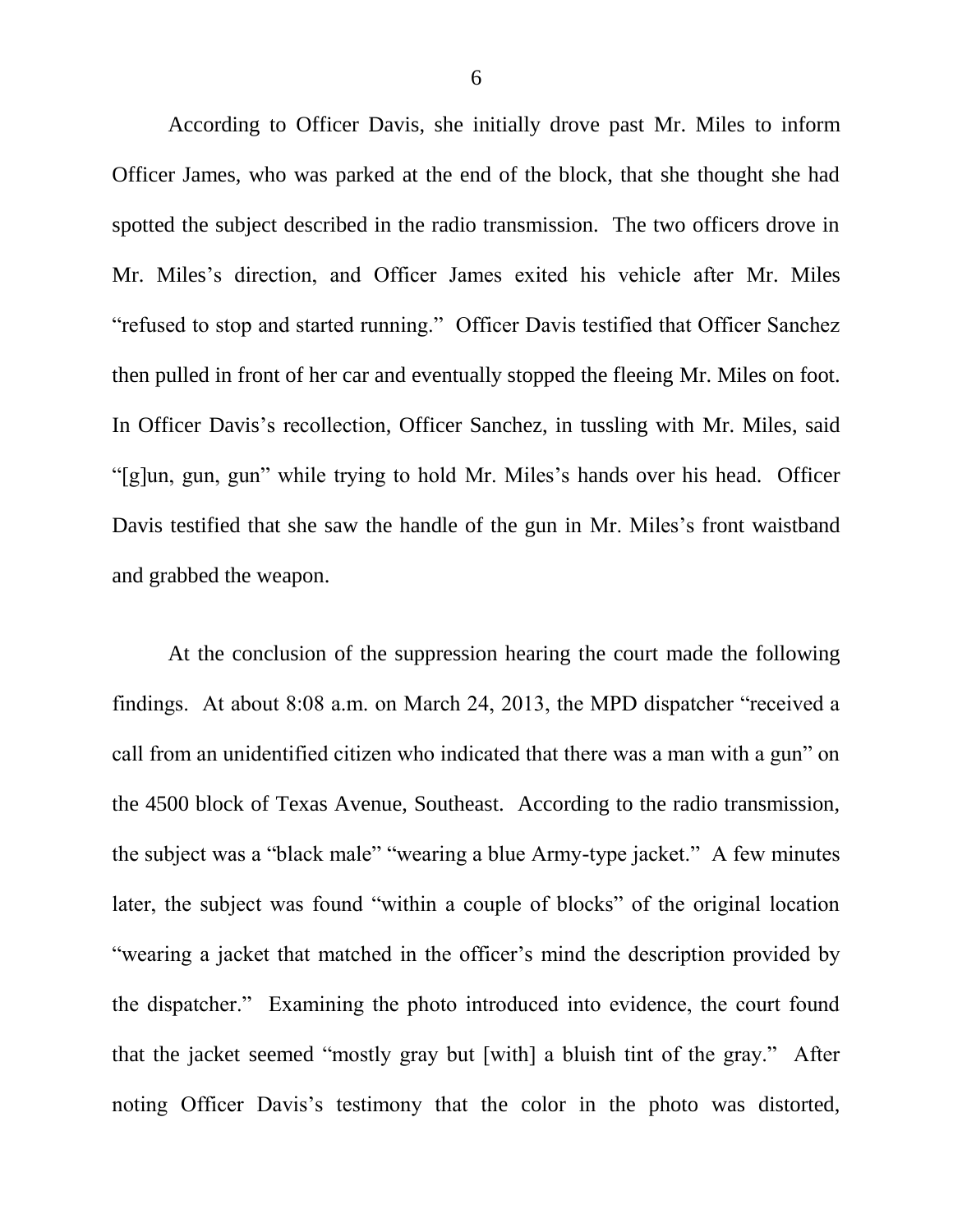however, the court found that on the morning of the stop, "the jacket that Mr. Miles was wearing" appeared to be "a blue Army-type jacket." The court also found that Mr. Miles "took off running" when "Officer Sanchez asked Mr. Miles to stop so that Sanchez could investigate further."<sup>8</sup> The court found that Mr. Miles's flight reflected "consciousness of guilt on his part."

In denying Mr. Miles's suppression motion, the trial court concluded that the ―running by itself would not be sufficient but running coupled with the fact that he ... match[ed] the description of the individual who was seen with the gun" is ―more than sufficient to establish reasonable articulable suspicion and allow the officers to detain Mr. Miles in the way that they did."

# **II.**

Mr. Miles argues that the police lacked reasonable articulable suspicion to stop him and that the trial court therefore erred in denying his motion to suppress. In reviewing the trial court's denial of a motion to suppress, "we defer to the trial

l

<sup>8</sup> At one point the court stated that "Mr. Miles . . . t[ook] off running, as soon as . . . contact was made *by the officers*" (emphasis added). Although on appeal Mr. Miles characterizes this finding as being in tension with the court's finding that Mr. Miles fled after *Officer Sanchez* told him to stop, the latter finding (referring to Officer Sanchez) is just more precise than the former (referring generally to "the officers").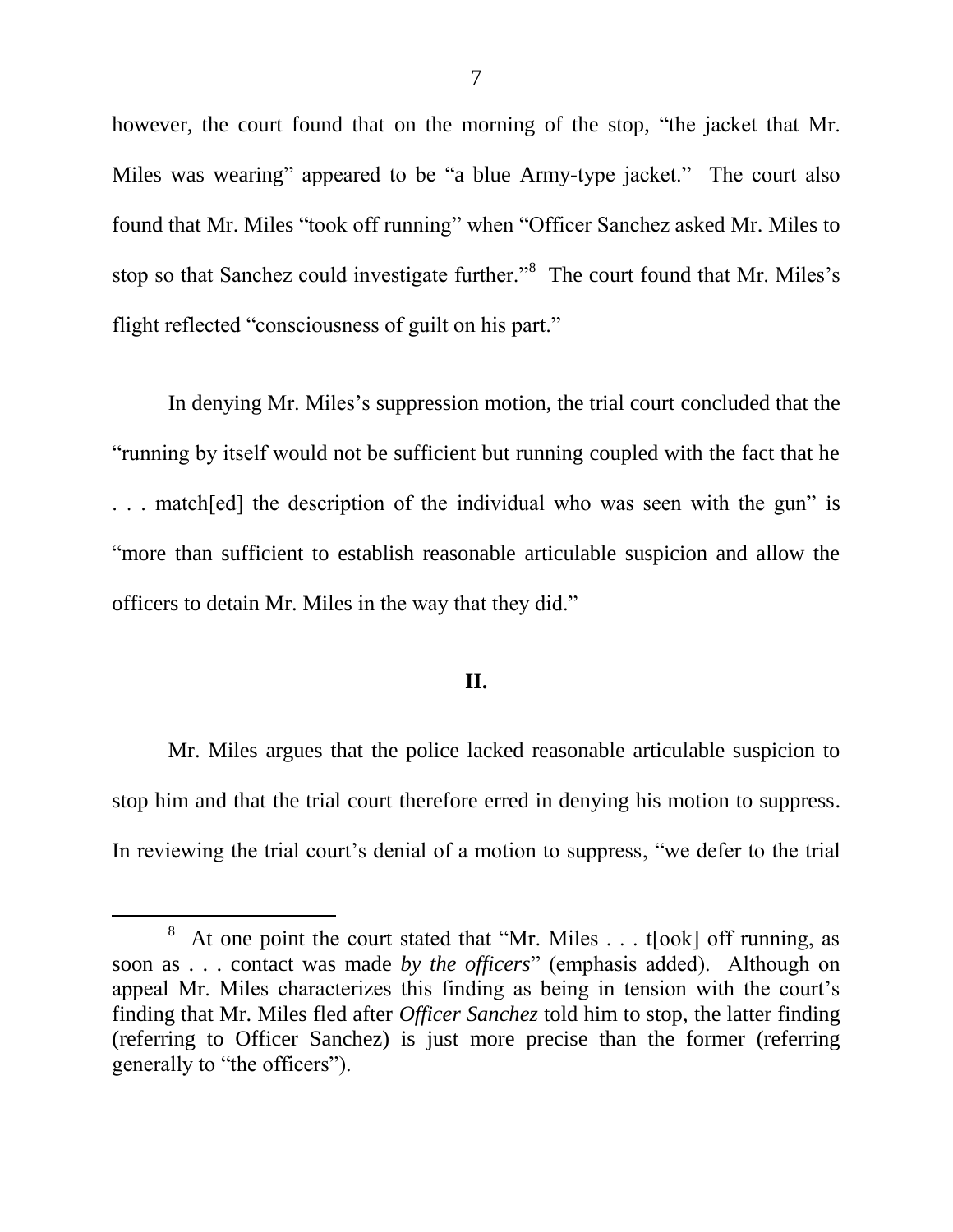court's findings of evidentiary fact unless clearly erroneous, and we view those facts, and the reasonable inferences that stem from them, in the light most favorable to the government." *Sharp v. United States*, 132 A.3d 161, 166 (D.C. 2016). We review de novo the trial court's ultimate legal conclusion that the police had reasonable suspicion to stop Mr. Miles.<sup>9</sup> See id.

―The Fourth Amendment prohibits ‗unreasonable searches and seizures' by the Government, and its protections extend to brief investigatory stops of persons"—so-called *Terry* stops—"that fall short of traditional arrest." *United States v. Arvizu*, 534 U.S. 266, 273 (2002). Accordingly, such a stop is lawful only if "the detaining officers . . . have a particularized and objective basis for suspecting the particular person stopped of criminal activity." *United States v. Cortez*, 449 U.S. 411, 417–18 (1981). While the level of suspicion that is required

<sup>9</sup> Put another way, "[t]he trial court's factual findings about the circumstances surrounding [a defendant's] encounter with the police are entitled to deference," but "[t]he legal import of the circumstances is a question of law for our own independent determination." *United States v. Turner*, 699 A.2d 1125, 1127 (D.C. 1997). While consciousness of guilt can be a historical fact when viewed as a mental state, we are concerned here with the trial court's finding regarding the legal import of the circumstances of Mr. Miles's flight, which focuses upon the legal question whether an objectively reasonable officer would infer that Mr. Miles's conduct reflected consciousness of guilt—and would thus, based upon that and other information, reasonably suspect that Mr. Miles had a gun. *See Ornelas v. United States*, 517 U.S. 690, 696, 699 (1996); *Pridgen v. United States*, 134 A.3d 297, 300 (D.C. 2016).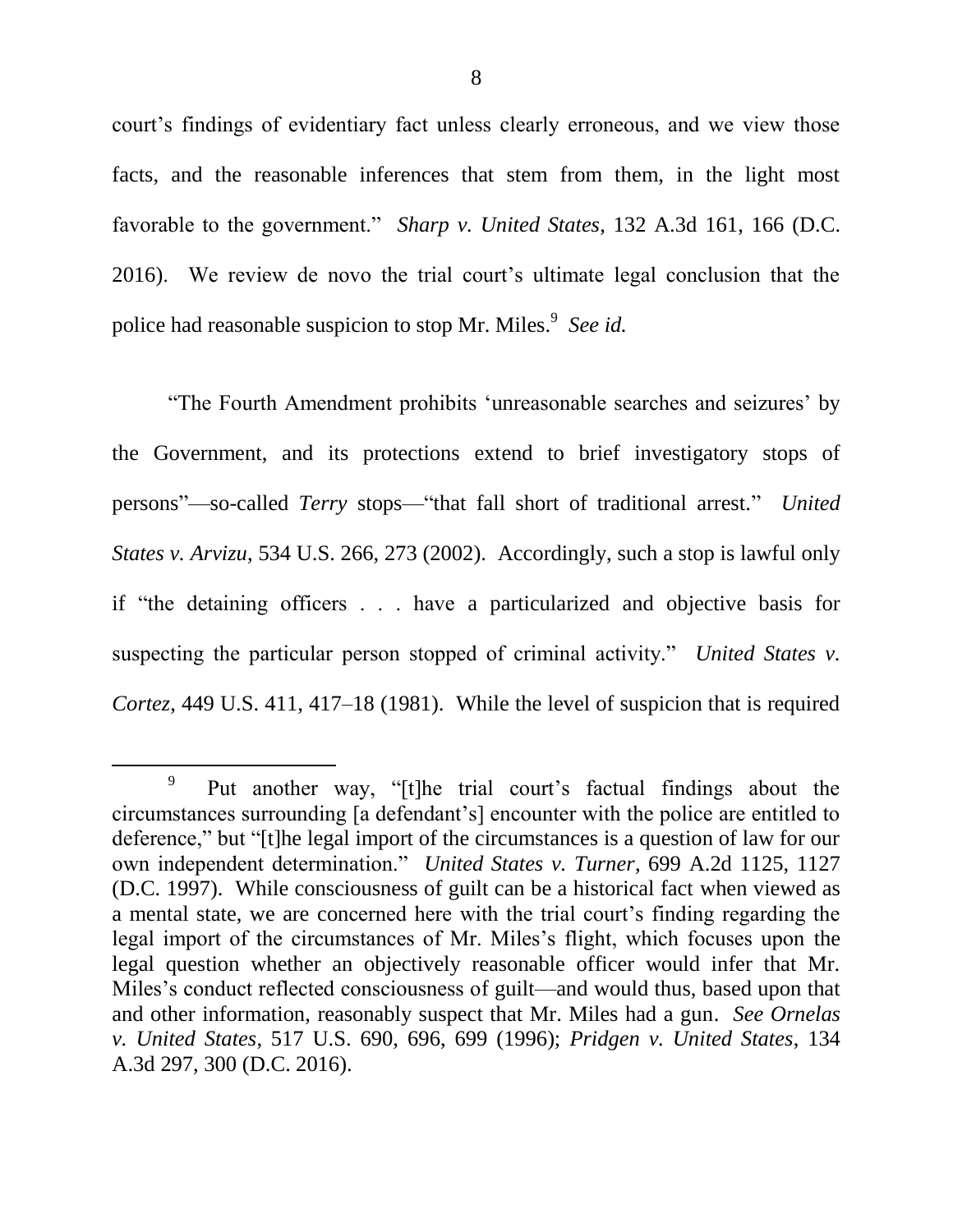is "considerably less than proof of wrongdoing by a preponderance of the evidence," *United States v. Sokolow*, 490 U.S. 1, 7 (1989), the Fourth Amendment "requires 'some minimal level of objective justification' for making the stop" and an officer "must be able to articulate something more than an 'inchoate and unparticularized suspicion or "hunch."" *Id.* (first quoting *INS v. Delgado*, 466 U.S. 210, 217 (1984), and then *Terry*, 392 U.S. at 27). The court considers various factors in deciding whether a *Terry* stop is justified. *See, e.g.*, *Bennett v. United States*, 26 A.3d 745, 753 (D.C. 2011) (listing factors such as time of day, flight, and an informant's tip). "Although each factor is useful in determining whether there were articulable facts justifying the stop, these factors 'are not elements of a conjunctive test,' and no one factor is 'outcome determinative.'" *Umanzor v. United States*, 803 A.2d 983, 993 (D.C. 2002) (quoting *In re D.A.D.*, 763 A.2d 1152, 1155 (D.C. 2000)). In other words, "we must consider 'the totality of the circumstances—the whole picture.'‖ *Sokolow*, 490 U.S. at 8 (quoting *Cortez*, 449 U.S. at 417).

―[C]ourts are properly wary of sustaining seizures on the basis of anonymous tips, and require a substantial measure of corroboration of information anonymously provided." *Brown v. United States*, 590 A.2d 1008, 1015 (D.C. 1991). To furnish reasonable suspicion, it is not enough that an anonymous tip alleges criminal activity and provides "[a]n accurate description of [the] subject's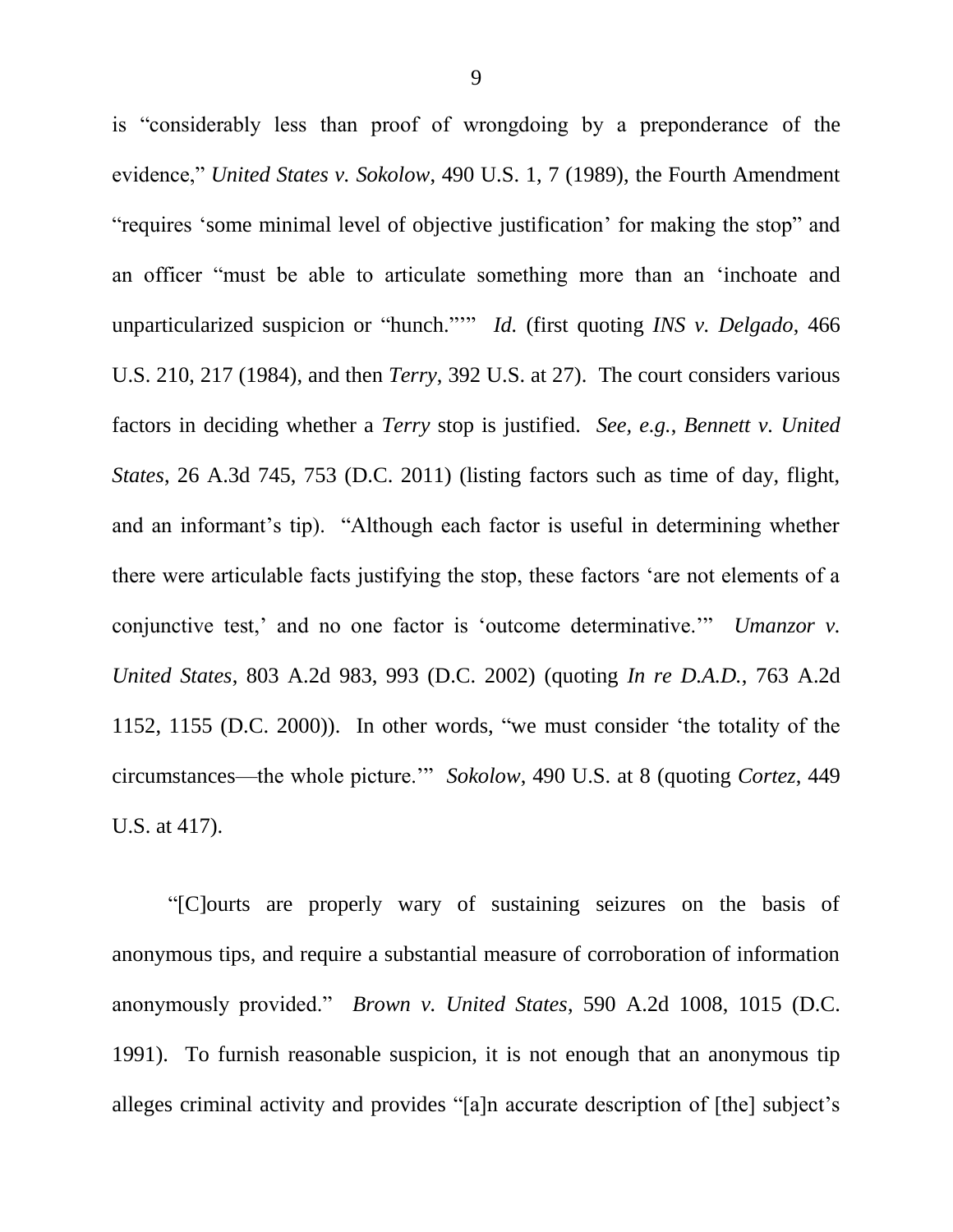readily observable location and appearance." *Florida v. J.L.*, 529 U.S. 266, 270  $(2000)$ . A tip that does nothing more than identify a suspect "does not show that the tipster has knowledge of concealed criminal activity." *Id.* at 272. Rather, for a tip to justify a *Terry* stop, there must be corroborating circumstances that show that the "tip [is] reliable in its assertion of illegality."  $Id$ <sup>10</sup> This means that when, as in the present case, the police receive an anonymous tip alleging a subject's possession or use of a firearm, the police must typically "see<sup>[]</sup> something that confirm[s] the presence of a gun"—which is to say, something that corroborates the tip that there was a gun—before stopping the subject. *Plummer v. United States*, 983 A.2d 323, 333 (D.C. 2009); *cf. J.L.*, 529 U.S. at 268, 271 (holding that an anonymous tip "that a young black male standing at a particular bus stop and wearing a plaid shirt was carrying a gun" was not sufficiently corroborated by the

<sup>10</sup> The Supreme Court has not required such independent corroboration in all anonymous tip cases. In *Navarette v. California*, the Court approved a vehicle stop where an anonymous 911 caller reported that she had been " $\lceil \text{run} \rceil$ ... off the roadway" at a certain mile marker by a vehicle matching a certain description and where the police located the vehicle, down the road, in a location where it reasonably would have been given the lapse in time from the call. 134 S. Ct. 1683, 1687, 1689 (2014). The Court reasoned that "[b]y reporting that she had been run off the road by a specific vehicle[,] . . . the caller necessarily claimed eyewitness knowledge of the alleged dangerous driving." *Id.* at 1689. Moreover, the Court found that recent "technological and regulatory developments" involving the 911 system further improved the tip's reliability, noting that Federal Communications Commission regulations required telecommunications companies "to relay the caller's phone number to 911 dispatchers." *Id.* at 1689–90.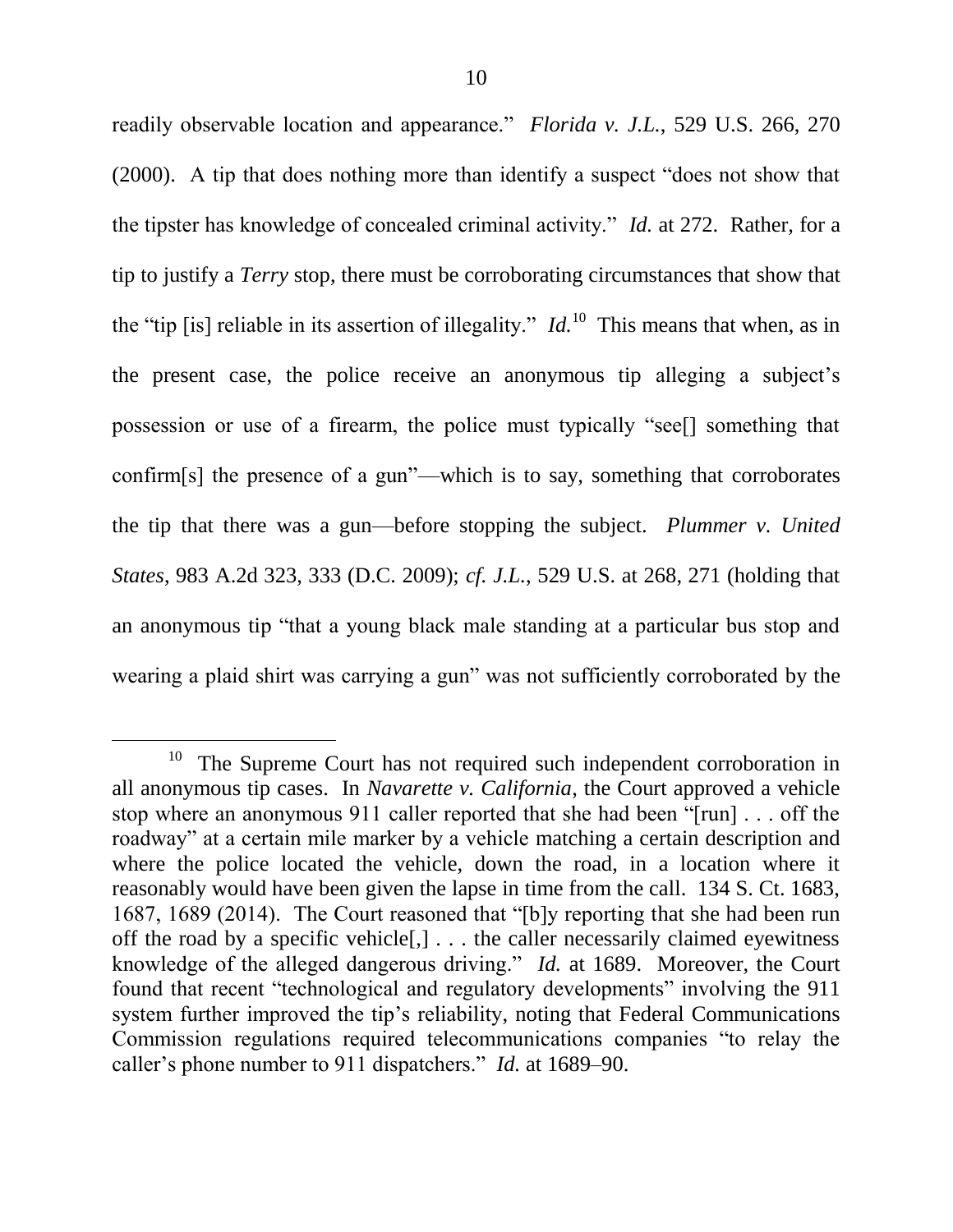police's mere observation of three black males, one of whom was wearing a plaid shirt, at the bus stop).

Turning first to the tip's ability to identify a specific person, the two officers' testimony that Mr. Miles was the only person on the street where the officers spotted him mere minutes after the 911 call undoubtedly adds to its reliability in this regard.<sup>11</sup> The caller's description of the suspect in this case as a black male wearing a blue Army jacket had some shortcomings, however, and matched only weakly Mr. Miles's actual appearance. A photograph of Mr. Miles

l

 $11$  The dissent states that the officers' grounds for stopping Mr. Miles were further strengthened by evidence that someone approached one of the responding officers and told him that the suspect was going to be in the 4300 block of E Street. *Post* at 31. No witness at the suppression hearing mentioned this evidence, which comprised a seven-second snippet of the radio transmission that was played at the hearing. The dissent acknowledges that "this person's basis for knowledge is also unclear," *post* at 31, and there is no evidence that he or she was the same person who placed the 911 call. More fundamentally, this report alleged no criminality on the part of the "suspect," the government has not relied upon it as justification for the stop, and the trial court made no reference to it at all in its findings. The evidence could perhaps be viewed as establishing that Mr. Miles likely tracked the suspect's purported route "in the direction of Ridge Road," see *post* at 27, but it does not do that very well. As an initial matter, the report contained no description indicating that this "suspect" was the black male with a blue Army jacket initially reported to have a gun in the 4500 block of Texas Avenue. And if we accept Officer Sanchez's testimony that Mr. Miles was walking south on Alabama Avenue when officers confronted him at the intersection of Alabama and F Street, his presence in the 4300 block of E Street had him walking away from Texas Avenue's direct path to Ridge Road at that point. In any event, this evidence adds little if any weight to the reasonable suspicion calculus.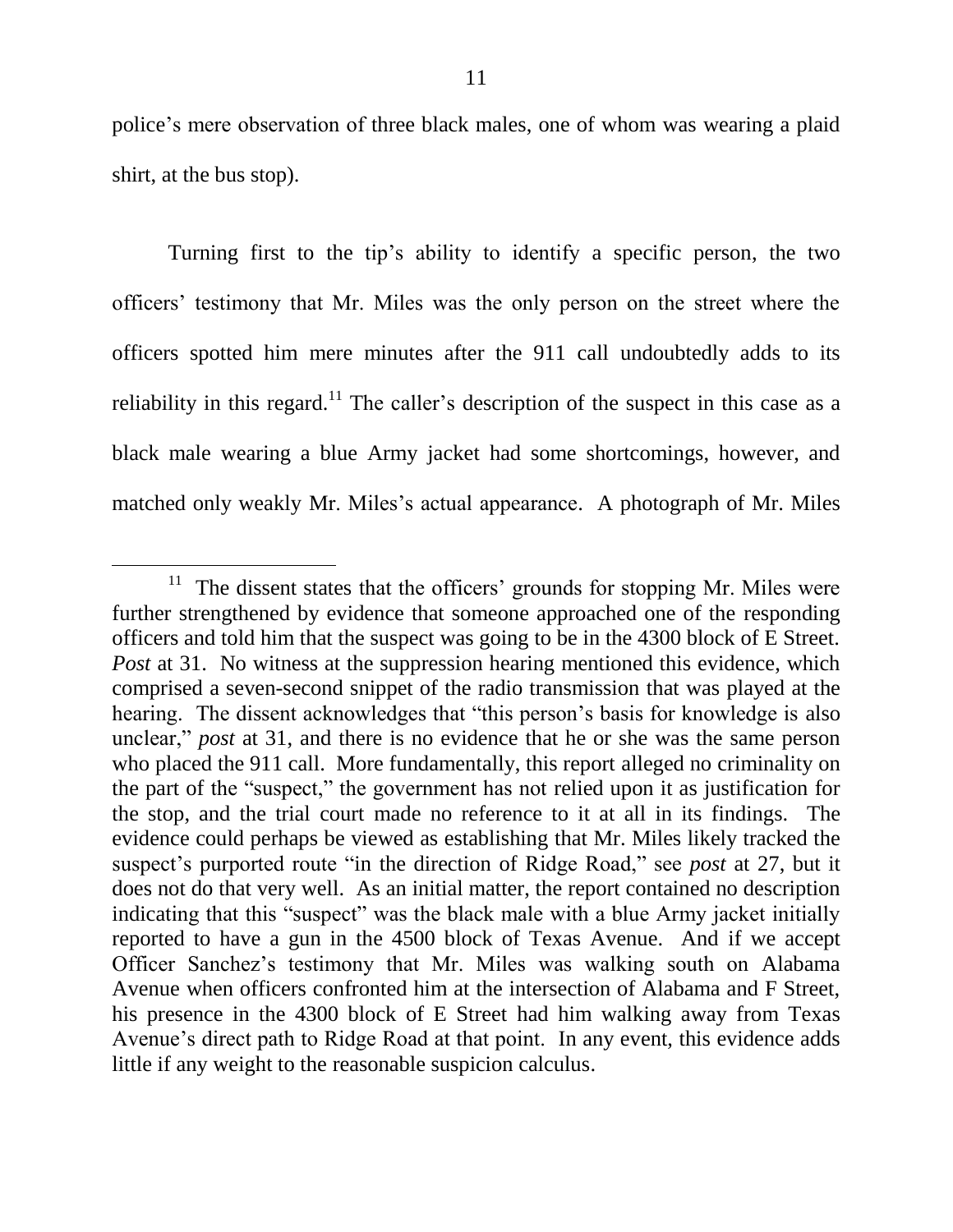at the scene—which Officer Sanchez agreed was a fair and accurate representation of Mr. Miles at the time he was apprehended that morning—showed that Mr. Miles shared the race and gender of the alleged gunman, but the trial judge observed that Mr. Miles's jacket "could be criticized as a blue jacket" as it looked "mostly gray" in the photograph, albeit with a "bluish tint of the gray." Officer Sanchez likewise testified that "[f]rom far away" the jacket in the photograph looked "dark blue" but "right now it's gray, dark gray," while Officer Davis said it looked "a little green, a little tan." Nothwithstanding these discrepancies, the court found, after crediting Officer Davis's testimony that the photograph did *not* accurately depict the color of the jacket Mr. Miles was wearing that morning, that Mr. Miles's jacket appeared to the officers to be a "blue Army-type jacket" and that Mr. Miles thus matched the description provided in the call. In the end, any uncertainty on our part that the 911 call from the anonymous "concerned citizen" was "reliable  $\dots$  in its tendency to identify a determinate person," *J.L.*, 529 U.S. at 271, is averted by the trial court's finding—by no means clearly erroneous—that the image in the photograph was distorted. *See United States v. Turner*, 699 A.2d 1125, 1129 (D.C. 1997) (―[W]e have routinely held that an imperfect description, coupled with close spatial and temporal proximity between the reported crime and seizure, justifies a Terry stop").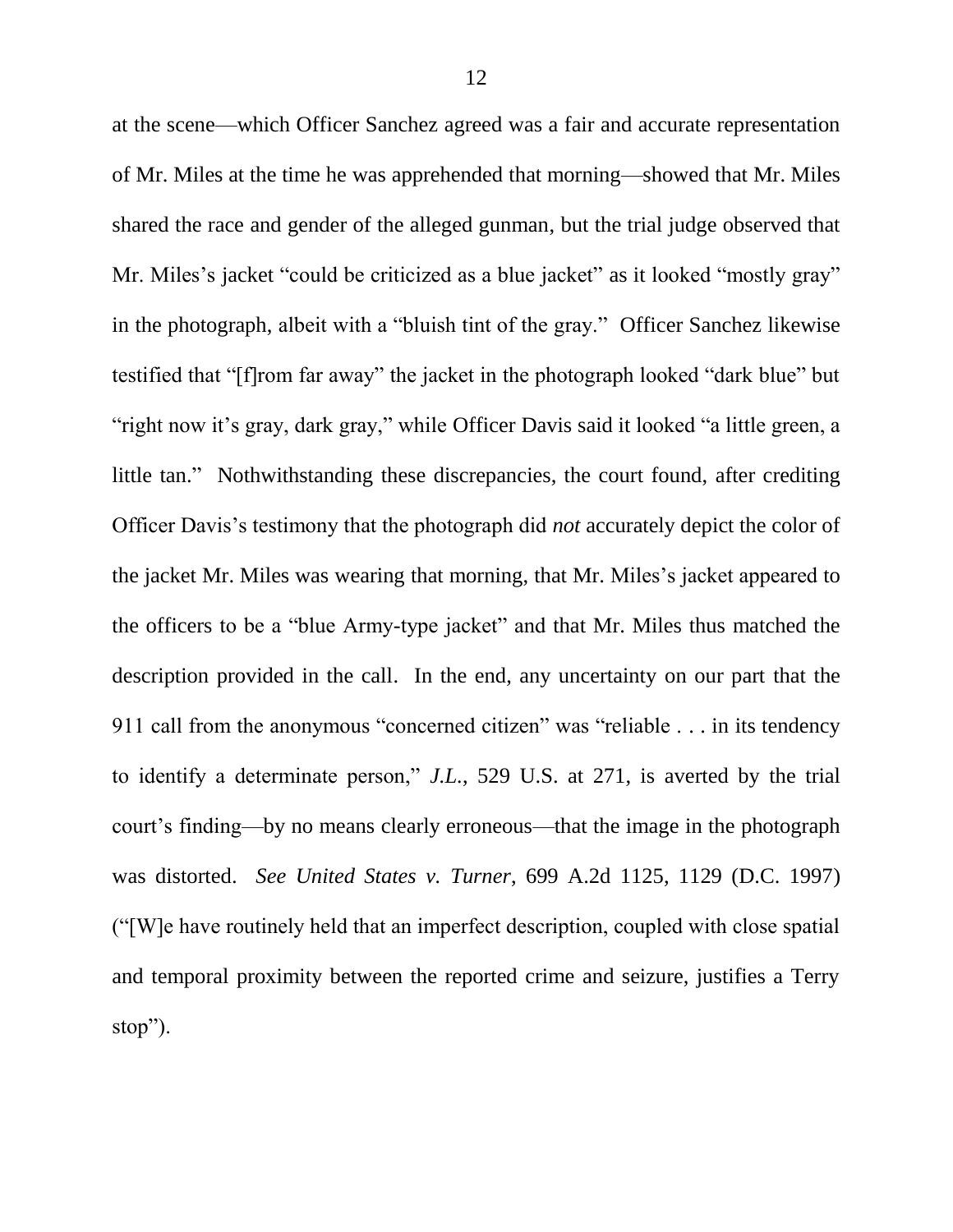The more difficult question, then, is whether there was sufficient corroborating evidence to allow the police to conclude that the tip was "reliable in its assertion of illegality" and thus to reasonably suspect that Mr. Miles was carrying a gun. *J.L.*, 529 U.S. at 272. This is not the rare type of case in which the substance of the anonymous tip obviates such independent corroboration, see *supra*  note 10, and indeed the government states explicitly in its brief that it is not arguing "that the anonymous 911 call was a sufficient basis, by itself, for the stop." Appellee's Br. 24. Unlike in *Jackson v. United States*, 109 A.3d 1105, 1106, 1109 (D.C. 2015), where the caller said she had personally seen the suspect take a gun out of his pocket and it "scared the hell out of [her]," the tip here did not indicate that the caller necessarily had observed a crime, and the government accordingly has not portrayed it that way.<sup>12</sup>

<sup>&</sup>lt;sup>12</sup> While the dissent, relying on *Navarette*, asserts that the traceability of 911 calls permits an officer to reasonably infer that an anonymous tip called into a 911 line is reliable, there is affirmative evidence in the record that the 911 system here did not work in the way that gave the *Navarette* Court confidence in the 911 system's ability to discourage dishonest tipsters. See *supra* note 10 (discussing *Navarette v. California*, 134 S. Ct. at 1689–90); *cf. Jackson*, 109 A.3d at 1107 (finding a mere "record gap" concerning the  $911$  system to be an insufficient basis to distinguish *Navarette*). Specifically, in the recording played at the suppression hearing, the dispatcher twice indicated that she did not have a "callback number" for the anonymous caller. Even if, as the dissent notes, "a reasonable officer could conclude that a false tipster would think twice before" calling 911, *post* at 29 (quoting *Navarette*, 134 S. Ct. at 1689–90), the caller's apparent intention to (continued…)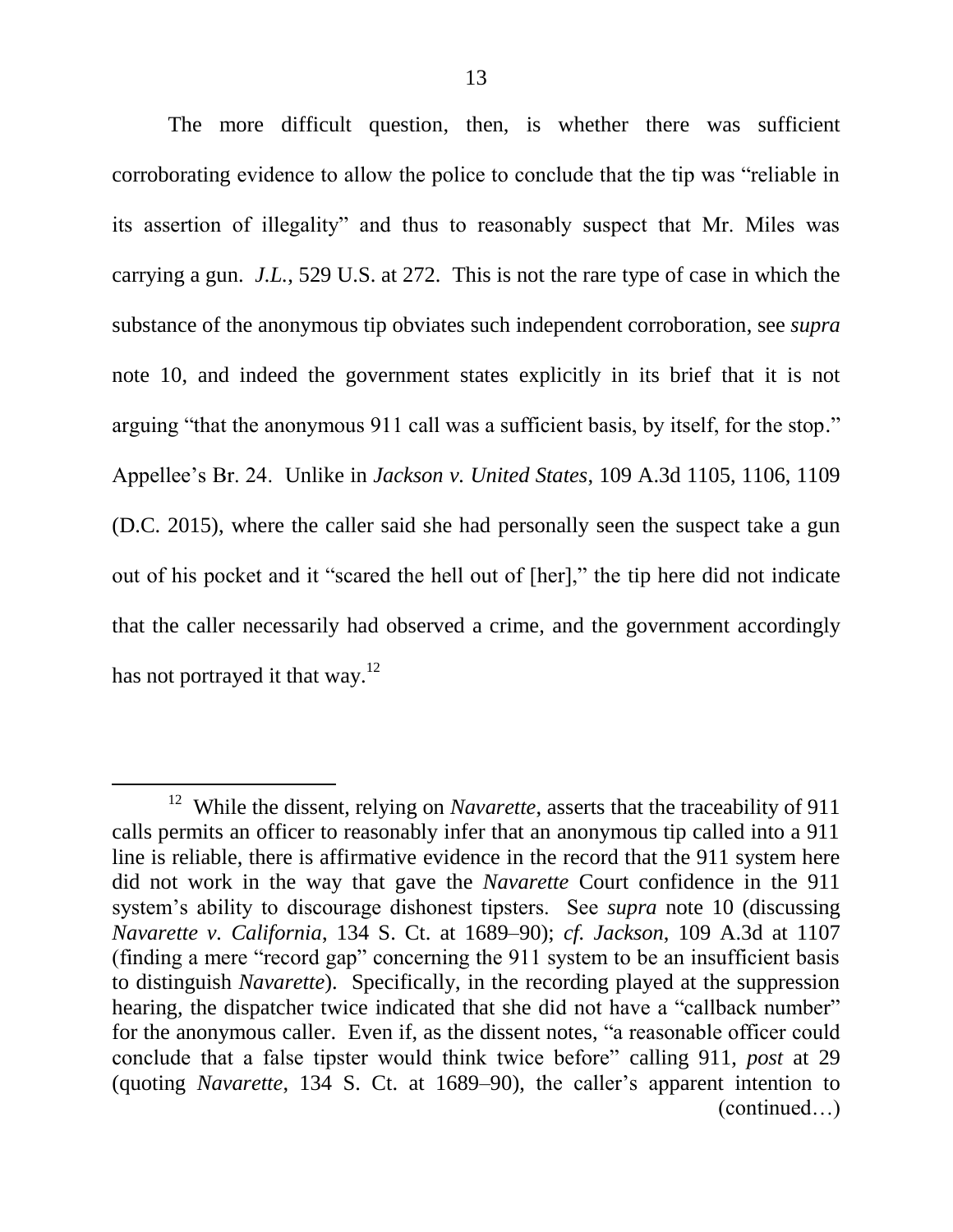The only material corroborating circumstance was thus Mr. Miles's flight from the police. The touchstone case on the relevance of a suspect's flight in the reasonable suspicion analysis is *Illinois v. Wardlow*, 528 U.S. 119 (2000). In that case, the Supreme Court held that the defendant's "presence in an area of heavy narcotics trafficking," combined with the defendant's "unprovoked flight upon noticing the police," provided a sufficient basis for the police to conduct a *Terry* stop. *Id.* at 124. In support of this holding, the Court cited precedent recognizing that "the fact that the stop occurred in a 'high crime area' [is] among the relevant contextual considerations in a *Terry* analysis," *id.* (citing *Adams v. Williams*, 407 U.S. 143, 144, 147–48 (1972)), and the Court further reasoned that "[h]eadlong flight," which it called "the consummate act of evasion," is "not necessarily indicative of wrongdoing" but is "certainly suggestive of such," *id.* And although the Supreme Court's reasoning focused only upon these two factors, *Henson v. United States*, 55 A.3d 859, 868 (D.C. 2012); *Wilson v. United States*, 802 A.2d 367, 371 (D.C. 2002), the totality of the circumstances in *Wardlow* also included the fact, mentioned in the Supreme Court's opinion, that when police first saw Mr.

<sup>(…</sup>continued)

remain anonymous and not provide a callback number tends to support the opposite inference—that *this* caller was not aware the call could be traced.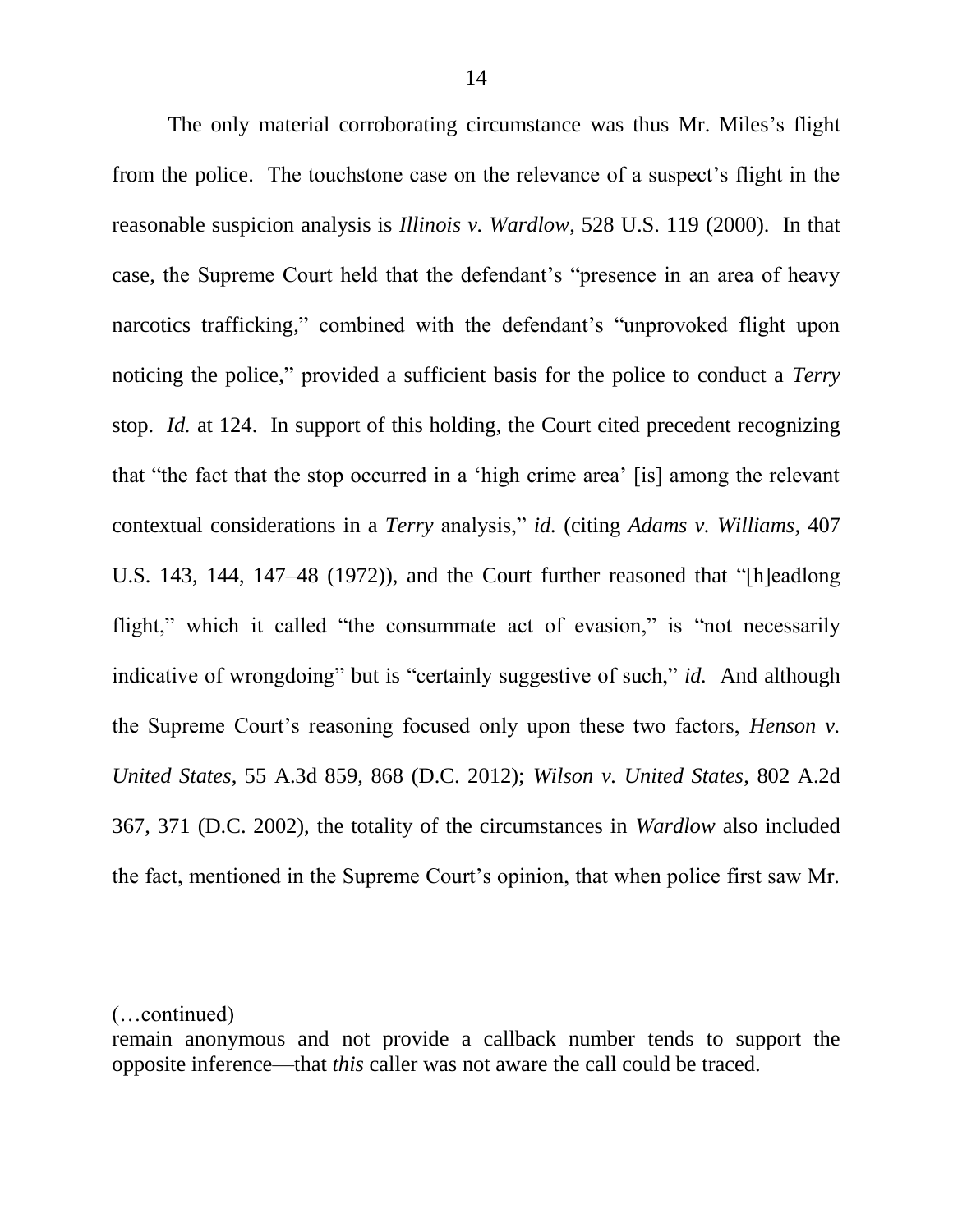Wardlow, he was "holding an opaque bag"—the same bag in which police soon thereafter found an illegal handgun. 528 U.S. at 122.

*Wardlow* is factually quite distinguishable from the present case—the most obvious differences being that the defendant in *Wardlow* was present in a highnarcotics-trafficking area and that there was no anonymous tip in that case. And in keeping with the Supreme Court's reminder that the "words of [its] opinions are to be read in the light of the facts of the order under discussion," *Armour & Co. v. Wantock*, 323 U.S. 126, 132–33 (1944), some courts, including this one, have also relied upon the opaque bag as a basis for distinguishing *Wardlow* from comparable situations. 13 *See Gordon v. United States*, 120 A.3d 73, 84 (D.C. 2015) (noting that "the accosting officers [in *Wardlow*] observed more than flight; they saw the

<sup>13</sup> *See also Kraft v. Kraft*, 155 A.2d 910, 913 (D.C. 1959) ("It is well to remember that significance is given to broad and general statements of the law only by comparing the facts from which they arise with those facts to which they supposedly apply."); *Umana v. Swidler & Berlin, Chartered*, 669 A.2d 717, 719  $(D.C. 1995)$  ( $\lq$ In determining the scope of our prior holdings, it is important that we examine the contexts in which they were made."). The Supreme Court's reminder makes it difficult to conclude that any court making a reasonablesuspicion determination would have come to precisely the same rule, identically worded and without caveats, if a discernibly relevant fact were not in the mix of "the whole picture." *Sokolow*, 490 U.S. at 8. Here, the relevance of the opaque bag amid the totality of facts in *Wardlow* is borne out by the government's own view, as argued in its brief to the Supreme Court, that "the fact that [Mr. Wardlow] was holding a bag under his arm provides further objective manifestation that he was engaged or was about to engage in illegal activity." Brief for Petitioner at 43, *Illinois v. Wardlow*, 528 U.S. 119 (2000) (No. 98-1036), 1999 WL 451857.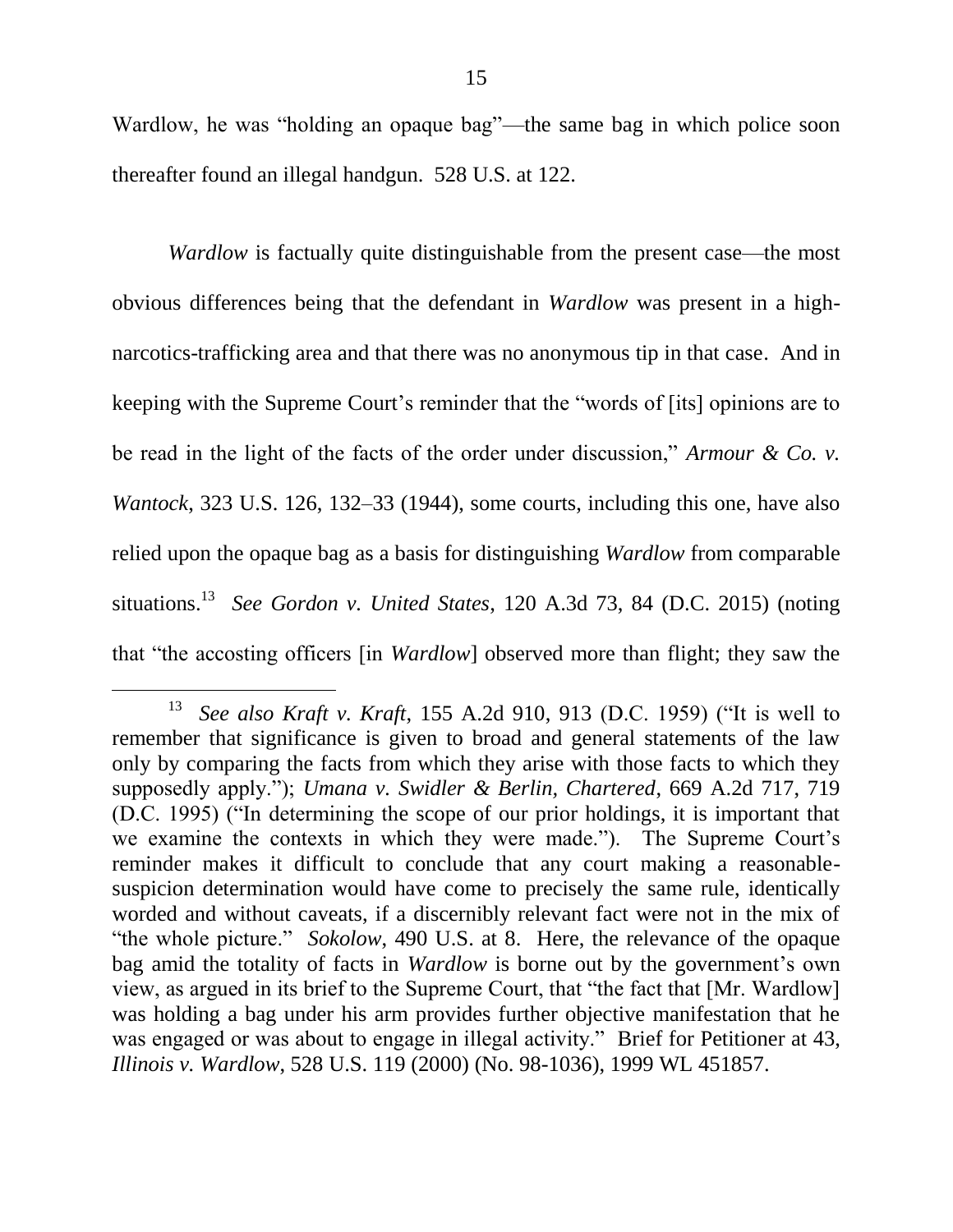suspect 'holding an opaque bag' in 'an area known for heavy narcotics trafficking"") (quoting *Wardlow*, 528 U.S. at 121–22); *United States v. Navedo*, 694 F.3d  $463$ , 471 (3d Cir. 2012) (noting that Wardlow was "holding an opaque bag" when police saw him and stating that because police "had every reason to believe that the people assembled on the sidewalk included drug dealers and their customers, Wardlow's flight ‗*in this context*,' would certainly give rise to a reasonable suspicion that he was fleeing because of what was in the bag" (quoting *Wardlow*, 528 U.S. at 124)).

While *Wardlow* is not directly controlling here, the case makes clear that a defendant's flight can be a relevant factor in the reasonable suspicion analysis. At the same time, as Justice Stevens pointed out in his partial concurrence and dissent, the Court in *Wardlow* stopped short of endorsing "the proposition that 'flight is . . . necessarily indicative of ongoing criminal activity," and "adher[ed] to the view that ‗[t]he concept of reasonable suspicion . . . is not readily, or even usefully, reduced to a neat set of legal rules,' but must be determined by looking to 'the totality of the circumstances." *Id.* at 126 (Stevens, J., concurring in part and dissenting in part) (quoting *Sokolow*, 490 U.S. at 7–8) (ellipses and second set of brackets in original; internal cross-reference omitted). The Supreme Court has since emphasized on multiple occasions the fact-intensive and context-dependent nature of the reasonable suspicion analysis. *See, e.g.*, *Navarette v. California*, 134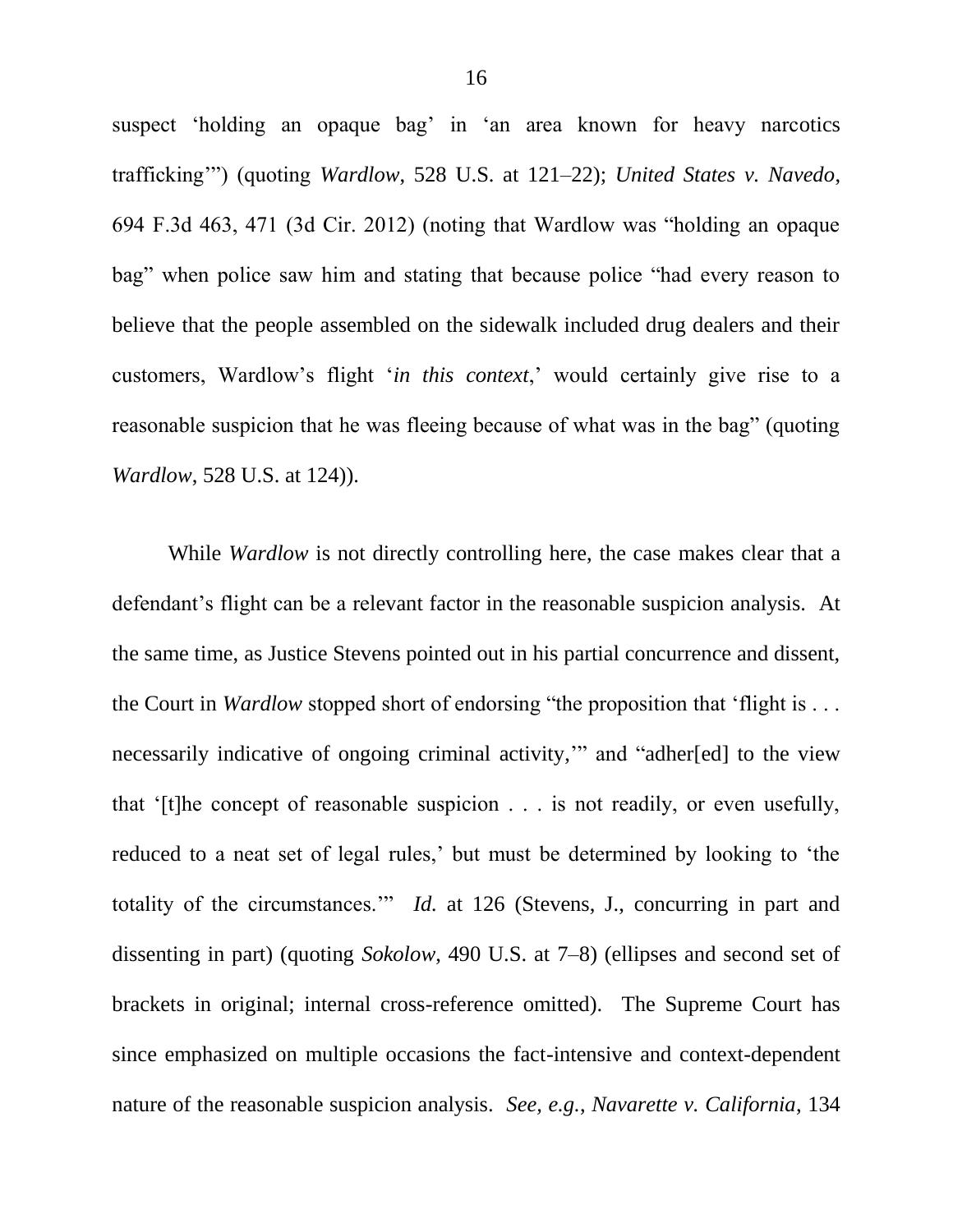S. Ct. 1683, 1687 (2014); *Missouri v. McNeely*, 133 S. Ct. 1552, 1564 (2013); *Arvizu*, 534 U.S. at 273–74.

Our court, too, has made clear that "flight cannot imply consciousness of guilt in all cases.‖ *Duhart v. United States*, 589 A.2d 895, 900 (D.C. 1991) (quoting *Smith v. United States*, 558 A.2d 312, 316 (D.C. 1989) (en banc)); *accord Pridgen v. United States*, 134 A.3d 297, 303 n.17 (D.C. 2016); *see also Alberty v. United States*, 162 U.S. 499, 511 (1896) ("Nor is it true as an accepted axiom of criminal law that 'the wicked flee when no man pursueth, but the righteous are as bold as a lion.""). There are myriad reasons an innocent person might run away from the police. In *In re D.J.*, we explained that "[a]n individual may be motivated to avoid the police by a natural fear or dislike of authority, a distaste for police officers based upon past experience, an exaggerated fear of police brutality or harassment, a fear of being apprehended as the guilty party, or other legitimate personal reasons.‖ 532 A.2d 138, 142 n.4 (D.C. 1987); *accord Wardlow*, 528 U.S. at 132–35 (Stevens, J., concurring in part and dissenting in part). As to this "fear of police brutality," Mr. Miles states in his brief that "the proliferation of visually documented police shootings of African-Americans that has generated the Black Lives Matter protests" suggests that the court was misinformed in *In re D.J.* when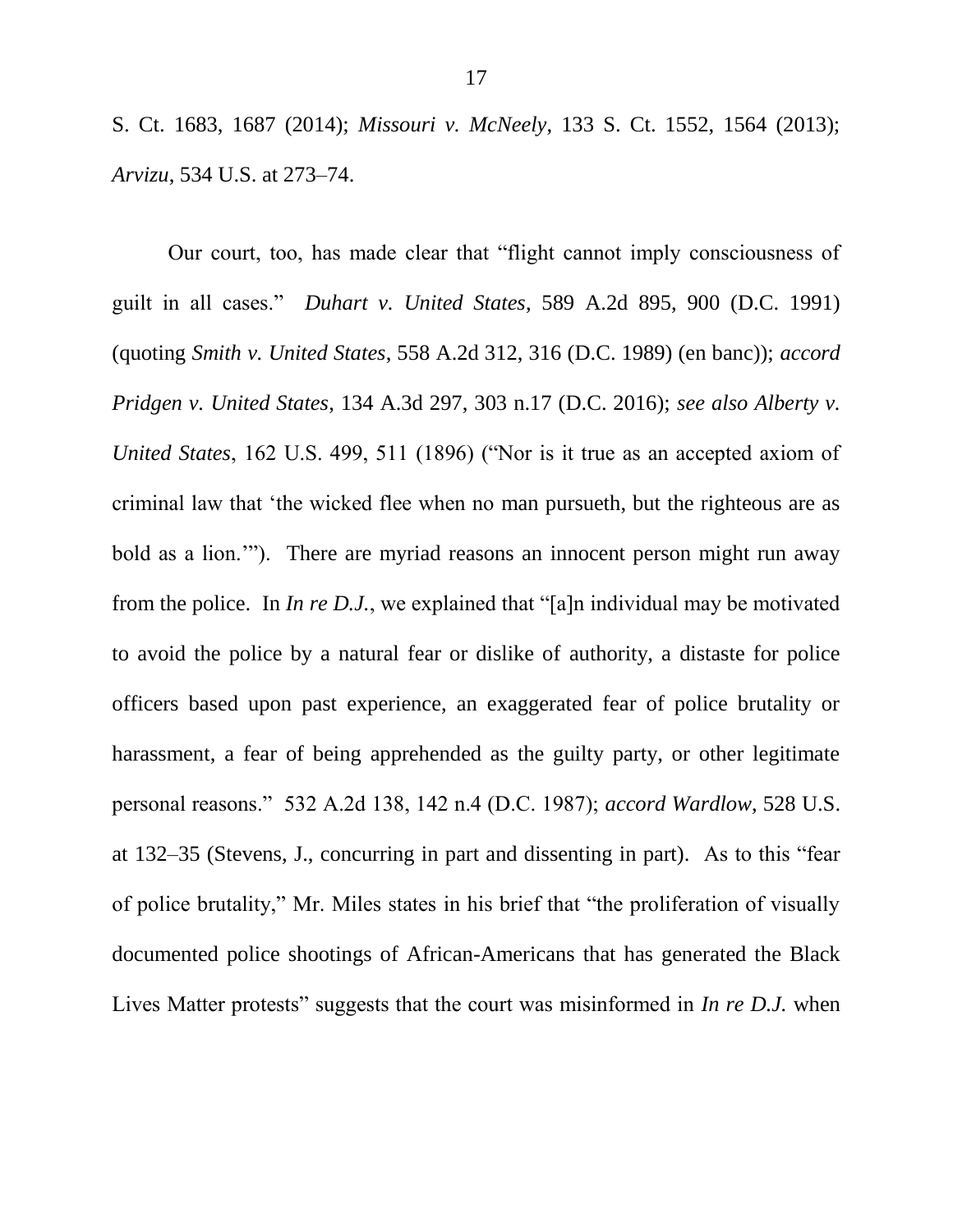it characterized such fear as "exaggerated."<sup>14</sup> Appellant's Br. 33 (citing Richard

Pérez-Peña, *Fatal Police Shootings: Accounts Since Ferguson*, N.Y. Times, Apr.

<sup>14</sup> One state supreme court has bluntly addressed the effect of racial disparities in police encounters on the assessment of consciousness of guilt. In *Commonwealth v. Warren*, 58 N.E.3d 333 (Mass. 2016), the Supreme Judicial Court of Massachusetts, relying on a study's finding "that black males in Boston are disproportionately and repeatedly targeted for [investigatory] encounters," recently held that the flight at issue in that case "added nothing to the reasonable suspicion calculus" in part because this report "suggest[ed] a reason for flight totally unrelated to consciousness of guilt"—namely, "to avoid the recurring indignity of being racially profiled." *Id.* at 342. A body of similar research suggests that an African-American man (like Mr. Miles) is statistically more likely to have police force used against him than members of other racial groups. *See*  Gov't of the D.C. Police Complaints Bd., Office of Police Complaints, Report on Use of Force by the Washington, D.C. Metropolitan Police Department (2017), https://policecomplaints.dc.gov/sites/default/files/dc/sites/office%20of%20police% 20complaints/publication/attachments/UOF%2017%20Final.pdf.18 (reporting that 48% of District of Columbia residents are black and 47% are male, but black community members were the subjects of about 90% of reported uses of force and males were the subjects of 80 to 90% of reported uses of force); Timothy Williams, *Study Supports Suspicion That Police Are More Likely to Use Force on Blacks*, N.Y. Times, July 7, 2016, http://www.nytimes.com/2016/07/08/us/study-supportssuspicion-that-police-use-of-force-is-more-likely-for-blacks.html (summarizing a study examining "more than 19,000 use-of-force incidents by police officers representing 11 large and midsize cities and one large urban county" and finding that "the use of police force is disproportionately high for African-Americans more than three times greater than for whites"); Roland G. Fryer, Jr., *An Empirical Analysis of Racial Differences in Police Use of Force* 3 (Nat'l Bureau of Econ. Research, Working Paper No. 22399, 2016), http://www.nber.org/papers/w22399 (―[B]lacks and Hispanics are more than fifty percent more likely to have an interaction with police which involves any use of force."); Christine Eith  $\&$ Matthew R. Durose, Dep't of Justice, Bureau of Justice Statistics, *Contacts Between Police and the Public, 2008*, at 12 (2011), https://www.bjs.gov/content/pub/pdf/cpp08.pdf (reporting statistics indicating that ―[m]ales were more likely than females to have force used or threatened against them during their most recent contact with the police" and that "[b]lacks were (continued…)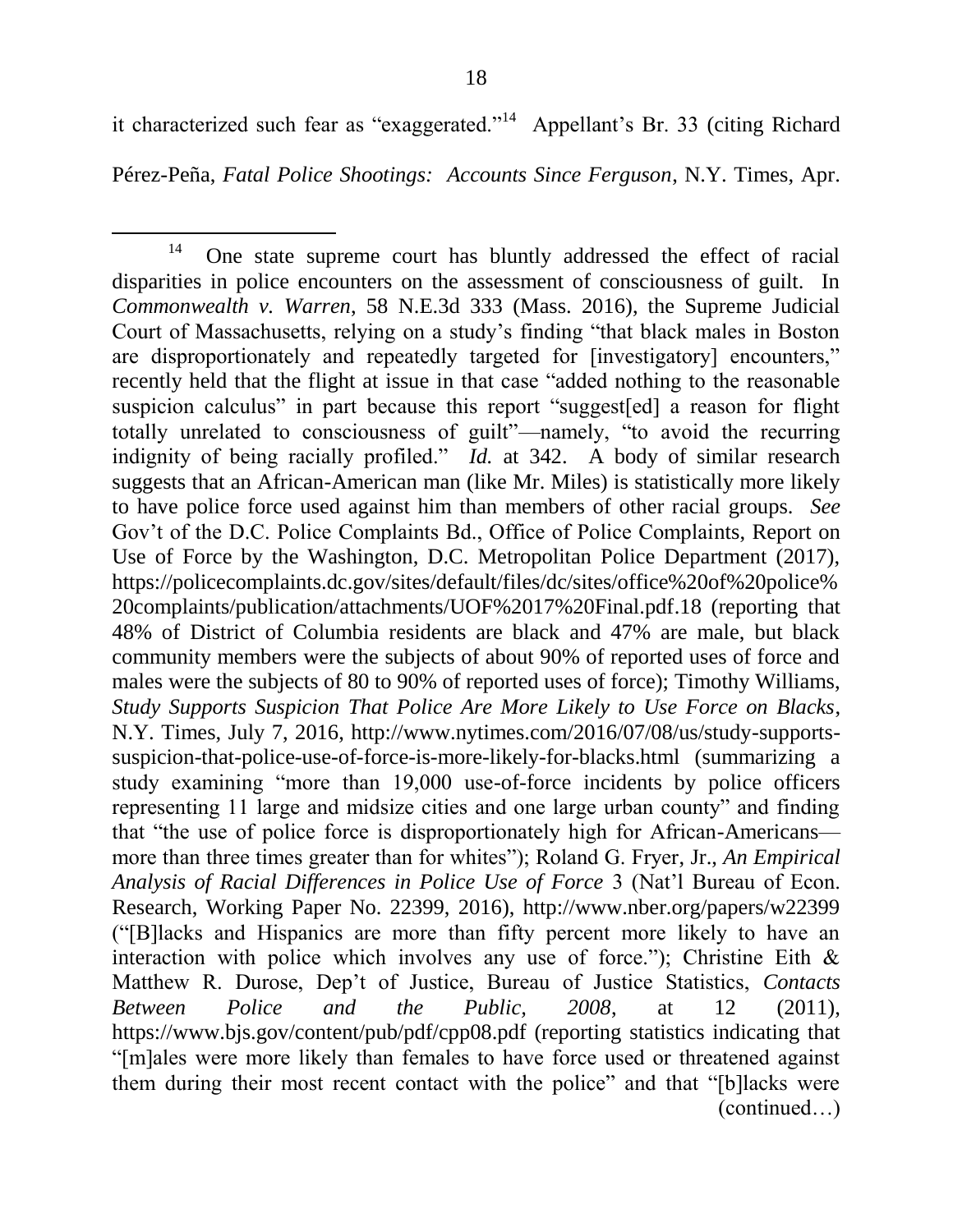8, 2015, http://www.nytimes.com/interactive/2015/04/08/us/fatal-police-shootingaccounts.html ("I]n the year since an officer fatally shot Michael Brown  $\dots$  1,000 or more people died at the hands of law enforcement officers . . . . That review reveals some expected patterns, like the disproportionate presence of African-Americans, people with mental illnesses, and young men among the dead."). In any event, an investigatory stop and frisk is not a "petty indignity"—"[i]t is a serious intrusion upon the sanctity of the person," *Terry*, 392 U.S. at 16–17—and though we lack adequate empirical grounds for fathoming the extent to which innocent people might flee to avoid being subjected to one, it seems safe to say that the number is not insignificant. The critical question, therefore, is whether the principles discussed in *Wardlow* support a conclusion that Mr. Miles's flight under the circumstances of this case—sufficiently corroborated the anonymous tip

<sup>(…</sup>continued)

more likely than whites or Hispanics to experience use or threat of force"); *cf.* Wash. Lawyers' Comm. for Civil Rights & Urban Affairs, *Racial Disparities in Arrests in the District of Columbia, 2009-2011* (2013), http://www.washlaw.org/pdf/wlc\_report \_racial\_disparities.pdf (reporting statistics indicating a significant disparity in the arrest rates of African-Americans and whites). Researchers also have documented "wide racial gaps" in the public's perception of the police. Rich Morin & Renee Stepler, *The Racial Confidence Gap in Police Performance*, Pew Research Center (Sept. 29, 2016), http://www.pewsocialtrends.org/2016/09/29/the-racial-confidence-gap-in-policeperformance/ ("Only about a third of blacks but roughly three-quarters of whites say police in their communities do an excellent or good job in using the appropriate force on suspects, treating all racial and ethnic minorities equally and holding officers accountable when misconduct occurs.").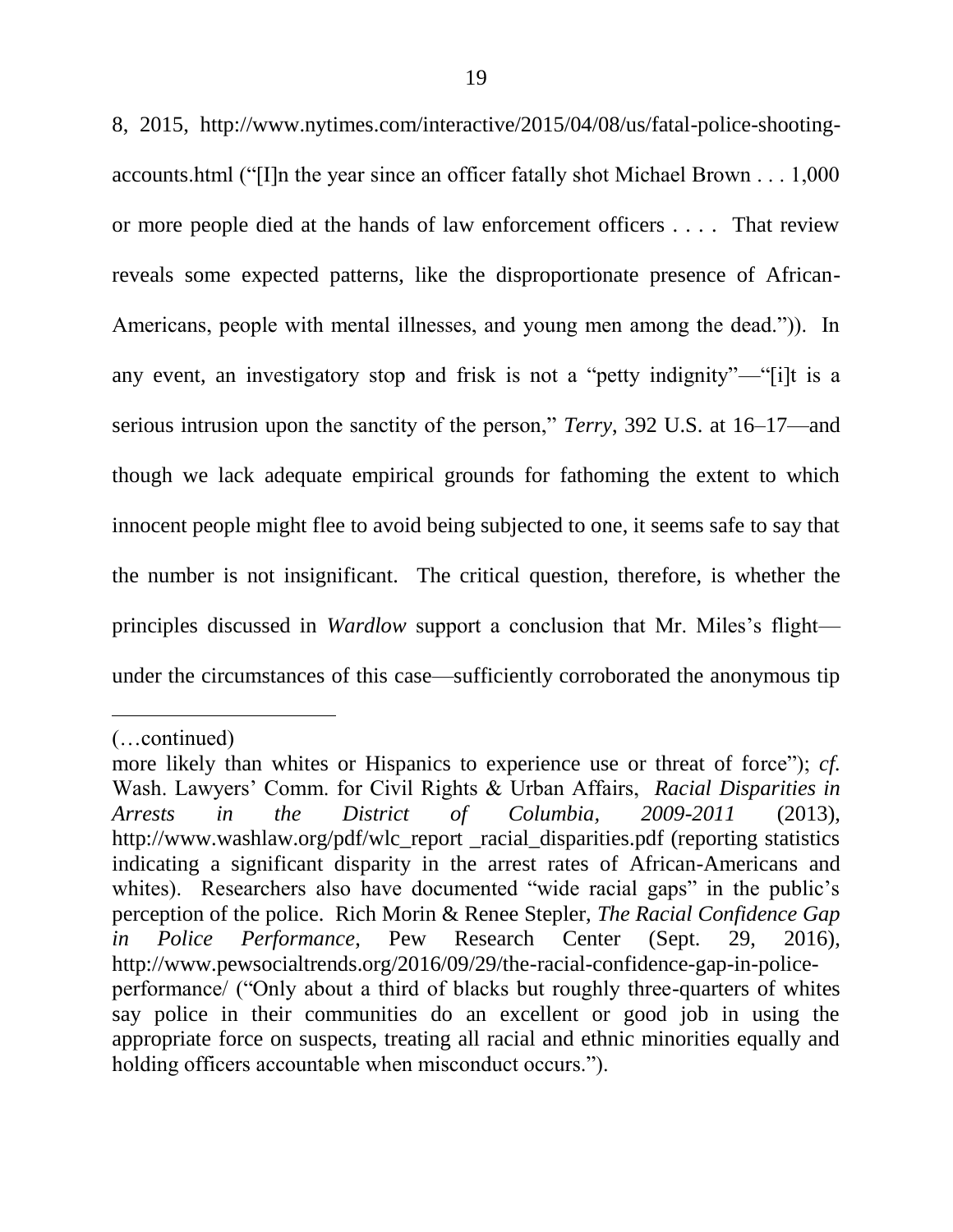to show that it was reliable in its assertion of illegality and accordingly to allow the police to conduct an investigatory stop.<sup>15</sup>

We conclude that the answer to this question is no. The *Wardlow* defendant's flight was probative of guilt because it was "unprovoked." 528 U.S. at 124; see also id. at 125 ("[U]nprovoked flight is simply not a mere refusal to cooperate.‖). The defendant was standing on the side of the street and fled when he saw a "caravan" of four police vehicles "pass[ing]" by. *Id.* at 121–22. Mr. Miles's flight, in contrast, was not "unprovoked" in the same way.<sup>16</sup> As Officer

l

<sup>15</sup> Alternatively, because both *Wardlow* and the present case involve a defendant's flight and differ primarily in that the present case involves an anonymous tip while *Wardlow* involved a high-crime area and a defendant holding an opaque bag, we could attempt to determine whether there was reasonable suspicion in the present case by considering whether being the apparent subject of an anonymous tip is a circumstance at least as suspicious as being present in a high-narcotics-trafficking area while holding an opaque bag. But given the differences—both conspicuous and more subtle, see *infra*—between *Wardlow* and the present case, and specifically between the circumstances of the flight in each case, an abstract inquiry of this nature would be ill-considered. *See Gomez v. United States*, 597 A.2d 884, 889 (D.C. 1991) ("Each case turns on its particular facts, and 'case matching' is of limited utility in Fourth Amendment analysis ...."); see also Arvizu, 534 U.S. at 273–74 ("[W]e have deliberately avoided reducing [the reasonable-suspicion analysis] to 'a neat set of legal rules.'" (quoting *Ornelas v. United States*, 517 U.S. 690, 695–696 (1996))).

<sup>&</sup>lt;sup>16</sup> The government contends that because Mr. Miles failed to argue at the suppression hearing that his flight was provoked and then testified at trial that he did not flee from the officers at all, he cannot argue on appeal that the officers' provocative actions undermined the extent to which his flight evinced consciousness of guilt. We disagree. Mr. Miles clearly contended in the trial court (continued…)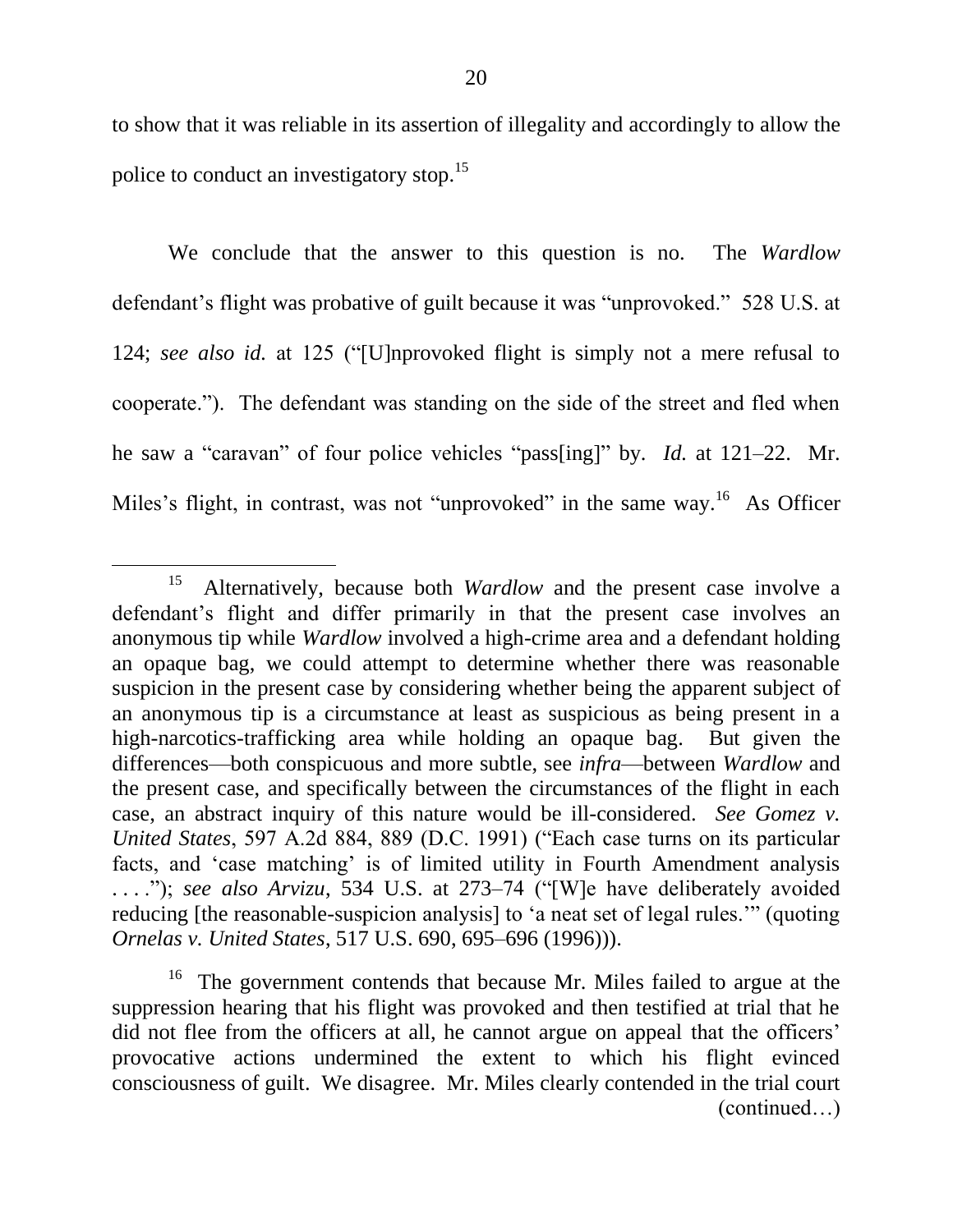Sanchez described it in testimony credited by the trial court, Mr. Miles fled after Officer Sanchez pulled his police cruiser in front of Mr. Miles as he was walking, blocking off his path. Officer Sanchez "literally  $\ldots$  drove right onto the sidewalk," according to Officer Davis's undisputed trial testimony.<sup>17</sup> **Officer** 

l

17 *See Armstrong v. United States*, 164 A.3d 102, 106 n.7 (D.C. 2017) (―‗Undisputed trial testimony' may be considered in determining whether error was committed in ruling on a pretrial motion to suppress." (quoting *West v. United States*, 604 A.2d 422, 427 (D.C. 1992)) (emphasis omitted)); *Rose v. United States*, 629 A.2d 526, 531 (D.C. 1993). The government agrees in its brief that we may consider undisputed trial testimony, and by characterizing as "undisputed" Officer James's trial testimony "support[ing] Officer Sanchez's testimony that appellant did not begin running until Officer Sanchez blocked his path," it further suggests, and we agree, that Officer Davis's "sidewalk" testimony is an undisputed clarification of Officer Sanchez's less pointed suppression hearing testimony. The dissent takes a different view, stating that we should not consider this testimony (continued…)

<sup>(…</sup>continued)

that the police lacked reasonable suspicion to stop him. His failure to argue provocation boiled down to a failure to highlight certain facts that made his conduct less suspicious. This omission did not prejudice the government, as the prosecutor had every incentive to try to establish that Mr. Miles's flight was unprovoked and in fact stated repeatedly in her argument on the motion that the testimony demonstrated that his flight was not provoked. *See West v. United States*, 710 A.2d 866, 868 n.3 (D.C. 1998) (quoting *Yee v. City of Escondido*, 503 U.S. 519, 534 (1992)) ("[O]nce  $a \dots$  claim is properly presented, a party can make any argument in support of that claim."). We also see no basis for concluding that Mr. Miles's trial testimony denying that he fled at all—testimony that the motions court did not consider and that the trial court was not required to credit—somehow waived his right to argue on appeal that his flight was provoked. Moreover, because we view the events leading up to the stop from the standpoint of an objectively reasonable police officer, *see Ornelas*, 517 U.S. at 696, Mr. Miles's subjective description of his actions at trial was not inescapably at odds with his contention that the suppression hearing evidence failed to establish reasonable suspicion.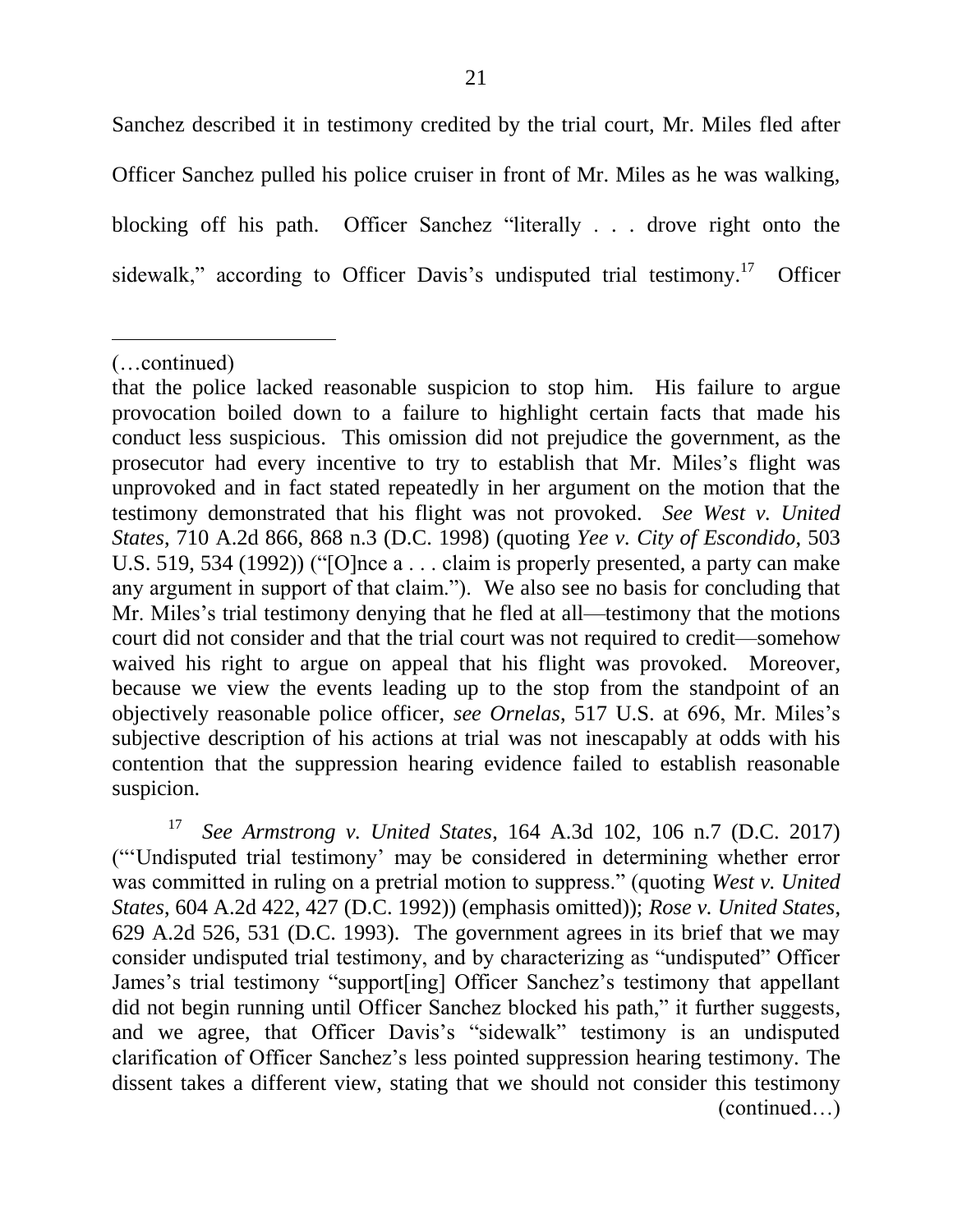Sanchez then got out of the vehicle and told Mr. Miles to "stop"; before that, Officer James was walking behind Mr. Miles. Regardless of whether Officer Sanchez's maneuver was a "reckless" or "rogue tactic," as Mr. Miles calls it in his brief, the experience of being followed by a police officer on foot, blocked by a police cruiser, and then told to "stop" would be startling and possibly frightening to many reasonable people. There was thus a reason other than consciousness of guilt for Mr. Miles to have fled. *See State v. Benton*, 43 A.3d 619, 628 (Conn.

l

<sup>(…</sup>continued)

because it is part of a "patchwork version of the facts" that no single witness testified to and that some testimony contradicted. *Post* at 37. But one witness— Officer Sanchez himself—did furnish the heart of the provocation narrative with his testimony that he "block[ed] the sidewalk" Mr. Miles was walking on and that Mr. Miles ran when he started to emerge from the car and told Mr. Miles to stop. The trial court specifically credited the officer's testimony in its finding that Mr. Miles "took off running" after Officer Sanchez pulled up and asked him to stop (contrary to Officer Davis's testimony that Mr. Miles started running *before* Officer Sanchez ordered him to stop). The only pivotal fact corroborative of provocation that was missing from Officer Sanchez's testimony was the additional detail that emerged at trial that when the officer blocked the sidewalk Mr. Miles was walking on, he drove up onto the actual sidewalk. No one balked at this amplification of Officer Sanchez's suppression hearing testimony, and on appeal, the government—which at the suppression hearing had every incentive to argue, and *did* argue, that Mr. Miles's flight, like the flight in *Wardlow*, was unprovoked—continues to treat the trial and suppression hearing characterizations as synonymous. Thus, in the section of its brief setting forth the evidence at the suppression hearing, the government characterizes Officer Sanchez's testimony like this: "Officer Sanchez parked his patrol car *on the sidewalk* at the street corner in front of appellant." (emphasis added). However one describes it, Officer Sanchez's act of cutting Mr. Miles off with his car was a surprising and intimidating move that was in any event more provocative than what happened in *Wardlow*.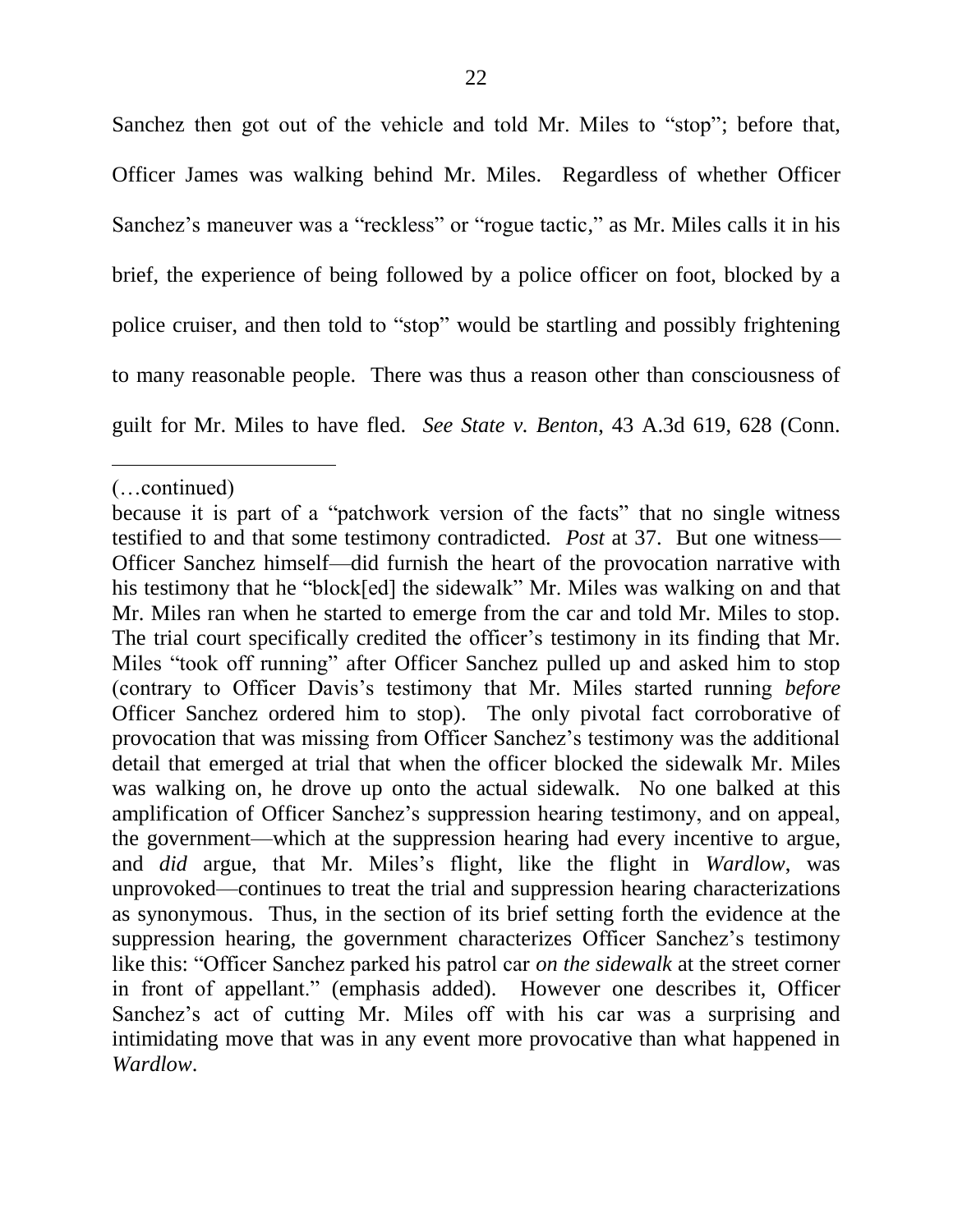$2012$ ) (explaining that "the judicial concern over provoked flight . . . pertains to situations in which police have engaged in the sort of provocative conduct that could cause a reasonable individual to take flight for reasons other than criminal culpability‖); *cf. Pridgen*, 134 A.3d at 303 & n.17 (declining to focus the reasonable suspicion analysis on the defendant's flight, and instead focusing on what the defendant "did as he ran," because "a suspect's flight at the sight of officers who are targeting him with a flashlight may provide a basis for fear of harm that has nothing to do with whether the suspect is engaged in criminal activity"). $^{18}$ 

Moreover, unlike the cases cited in the government's brief in which we have found reasonable suspicion, there was nothing about the character of Mr. Miles's flight that seemed particularly incriminating. *Cf. Pridgen*, 134 A.3d at 303 & n.17.

<sup>&</sup>lt;sup>18</sup> Courts addressing whether a defendant's flight was provoked have tended to focus on whether the police engaged in "unlawful[]" or "improper[]" behavior. *United States v. Franklin*, 323 F.3d 1298, 1302 (11th Cir. 2003); *State v. Harbison*, 156 P.3d 30, 37 (N.M. 2007). Indeed, this court has indicated that such behavior constitutes prototypical provocation. *See Henson*, 55 A.3d at 869 (suggesting that a suspect might reasonably flee from police officers using "excessive force" or who approach the suspect wearing masks). But given that the key question is whether the defendant's flight is probative of his or her participation in criminal activity, it would be a mistake to focus entirely on the propriety of the police officers' conduct. To do so would be to assume that all or most flight from police is motivated by either consciousness of guilt or immediate police misconduct—and nothing else.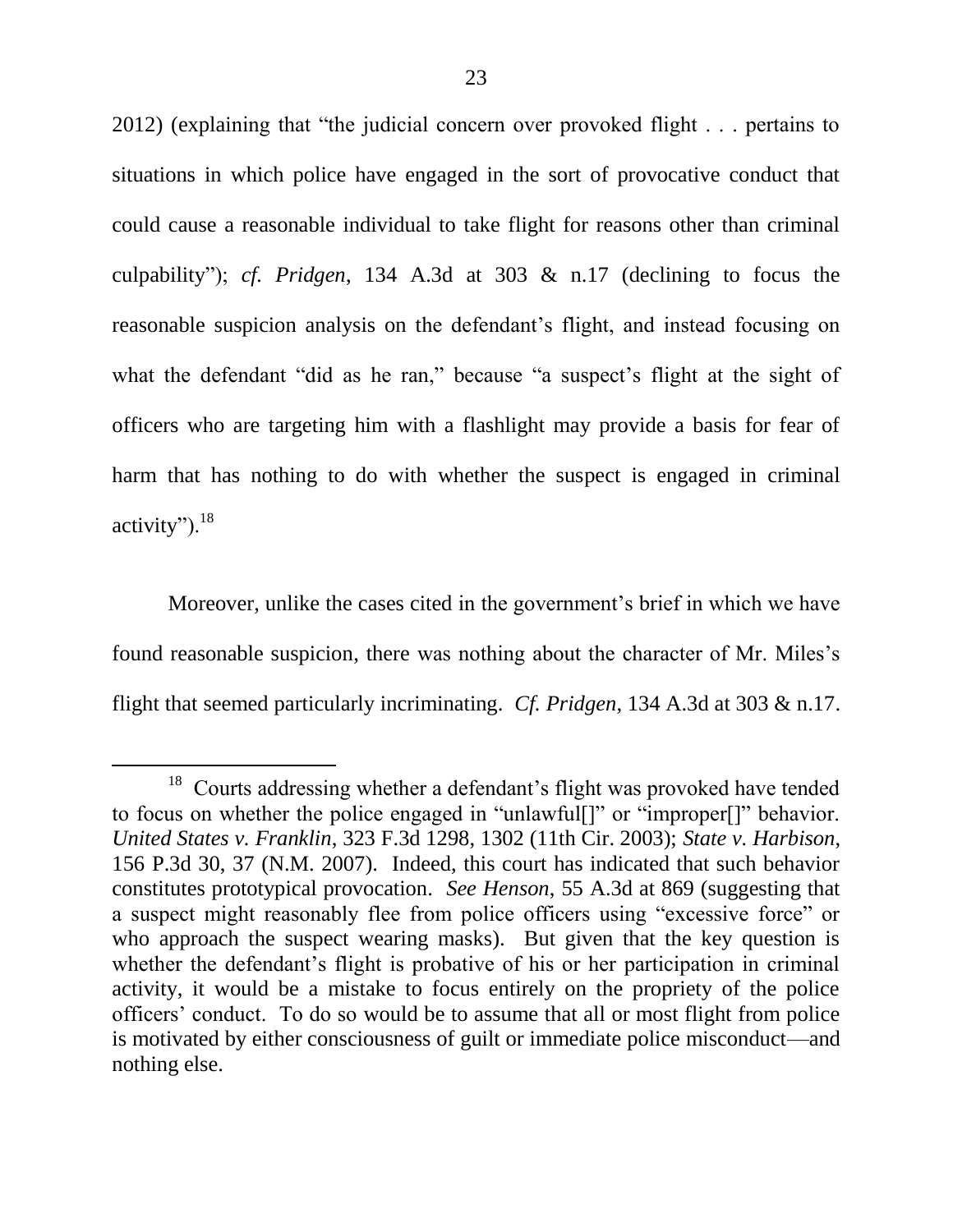In *Dalton v. United States*, for example, the suspect not only fled from the police without provocation<sup>19</sup> but "abandon[ed]" his "bicycle in the street." 58 A.3d 1005, 1013 (D.C. 2013). That the suspect went to such lengths—abandoning substantial property—to escape the police arguably suggested that the suspect was not fleeing due to a mere fear of the police or an ordinary desire to avoid police contact but was instead fleeing because he was guilty of a crime. *See also Coghill v. United States*, 982 A.2d 802, 808 (D.C. 2009) (the defendant fled a traffic stop, abandoning his companions and their vehicle, after the police had cuffed the driver, who himself had tried to escape by driving the car away from the stop).<sup>20</sup> In other jurisdictions, a number of appellate courts wrestling with consciousness-of-

<sup>19</sup> The police officers in *Dalton* were on patrol and there is no indication in the opinion that they were targeting the defendant. 58 A.3d at 1008–09. Nonetheless, the defendant spontaneously fled from them. *See id.* The defendant argued on appeal that the police had unlawfully seized him by "rapidly pursuing him on their bicycles," *id.* at 1012–13, but we rejected this argument and never accepted the premise that the police had been "rapidly pursuing him," see id.

<sup>20</sup> The present case is also not like *Wilson v. United States*, 802 A.2d 367 (D.C. 2002), another case the government cites. That case involved a *Wardlow*like scenario: The defendant was spotted in an area "characterized by 'a high level' of narcotics activity," and when he saw the police, he walked away quickly and began "banging on [an apartment] door frantically." *Id.* at 368. Further, before the defendant tried to evade the police, he was with a person who "matched the description of [a] witness [the police were] looking for." *Id.* The present case lacks the factual similarity with *Wardlow* that *Wilson* has, and, as explained above, under the circumstances the flight in the present case was not substantially indicative of criminal activity.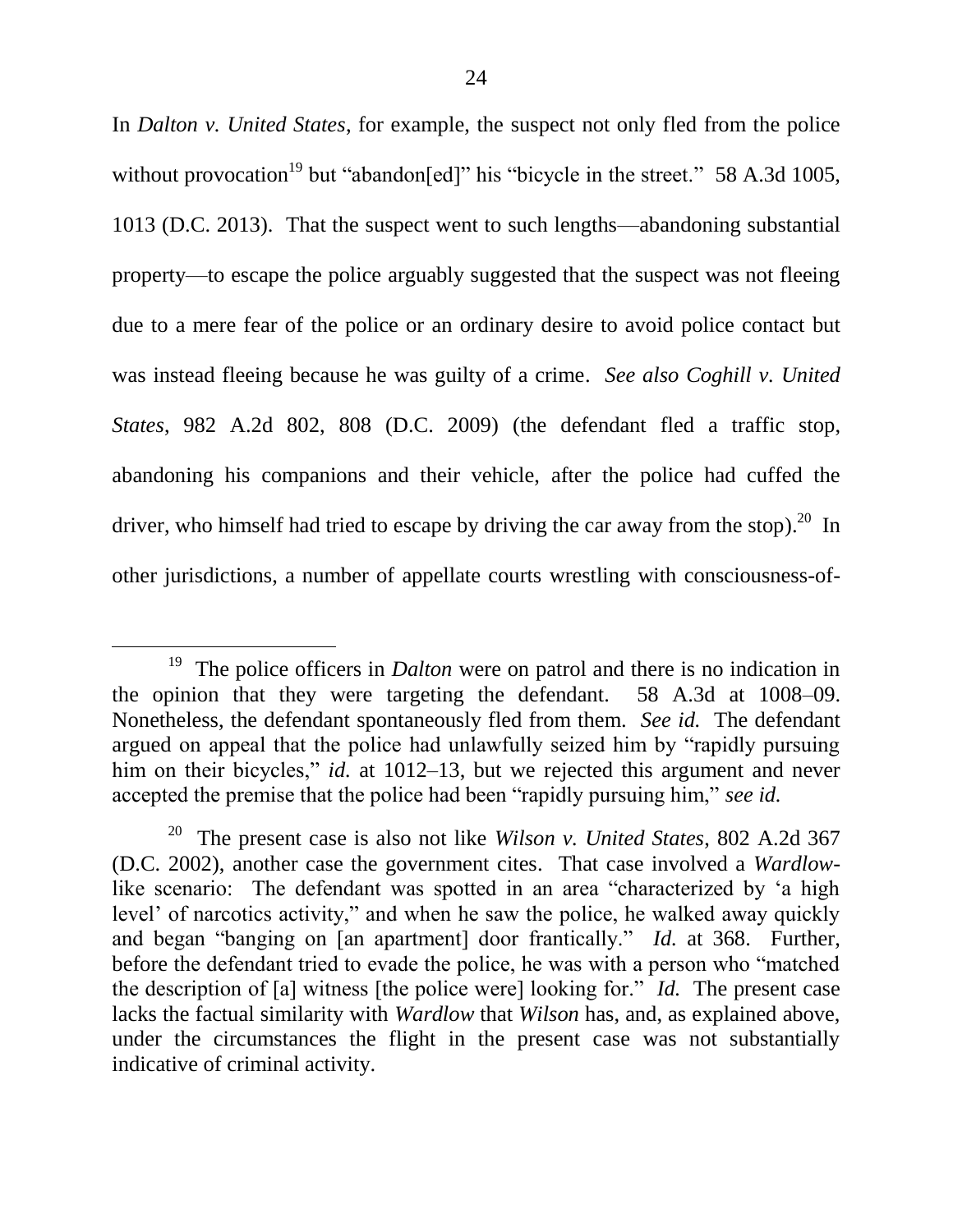guilt issues in the wake of *Wardlow* have found evidence of reasonable suspicion to be lacking in circumstances involving an anonymous tip and various acts of avoidance or more overt flight. *See, e.g.*, *T.P. v. State*, 224 So. 3d 792, 795 (Fla. Dist. Ct. App. 2017) (holding that police lacked reasonable suspicion to stop T.P. where an unidentified 911 caller gave a vague description of a light-skinned black male wearing shorts and a shirt looking through windows of houses, officers saw a man matching the description a quarter of a mile away, and T.P. ran when police asked him to stop); *United States v. Freeman*, 735 F.3d 92, 101 n.1 (2d Cir. 2013) (holding that, even accepting testimony that Mr. Freeman walked away in an aggressive manner—which one witness described as having "ripped" his arms away—police lacked reasonable suspicion where within minutes of responding to an unidentified 911 caller's report of "a person possibly armed with a firearm" and "arguing with a female," police observed Mr. Freeman, who matched the reported description and location, and Mr. Freeman then "shrugged" off one officer who put his hand on his elbow, shrugged off another who grabbed his elbow, and kept walking); *United States v Lowe*, 791 F.3d 424, 435 (3d Cir. 2015) (holding that police lacked reasonable suspicion where police received an anonymous call regarding a man with a gun in a high crime area that was also the site of a recently reported gunshot and where a man matching the description refused to show his hands to police and took several steps backing away as police approached); *Lee v.*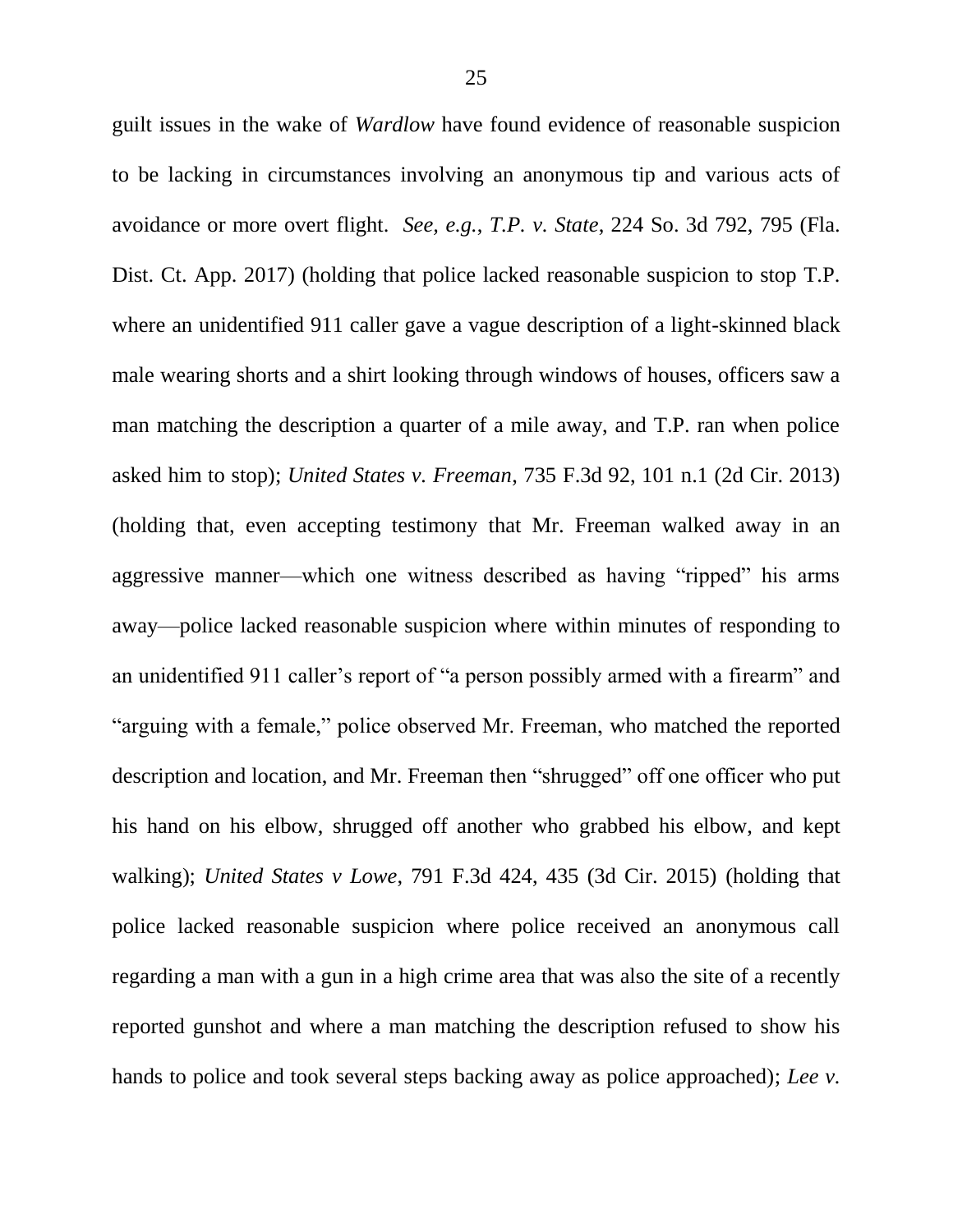*State*, 868 So. 2d 577, 581–82 (Fla. Dist. Ct. App. 2004) (holding that police lacked reasonable suspicion where they responded to an anonymous tip that several black males were selling drugs at a certain location, where police arrived to find five black males on the corner, and where Mr. Lee walked away quickly upon observing the approaching police car).

Because Mr. Miles's flight was not "unprovoked" to the same extent as the defendant's flight in *Wardlow*, and because there are no circumstances—beyond the flight itself—that cast an incriminating light on Mr. Miles's flight, we conclude that Mr. Miles's flight does not sufficiently corroborate the 911 call. Although we recognize that "we cannot reasonably demand scientific certainty from judges or law enforcement officers where none exists," *Wardlow*, 528 U.S. at 124–25, and although we thus consider this to be a close case, Mr. Miles's flight was too equivocal to reasonably corroborate the anonymous tip that the man had a gun.

## **III.**

For the foregoing reasons, we conclude that the police lacked reasonable suspicion to subject Mr. Miles to a *Terry* stop. We therefore reverse Mr. Miles's convictions and remand for such further proceedings as are appropriate.

*So ordered.*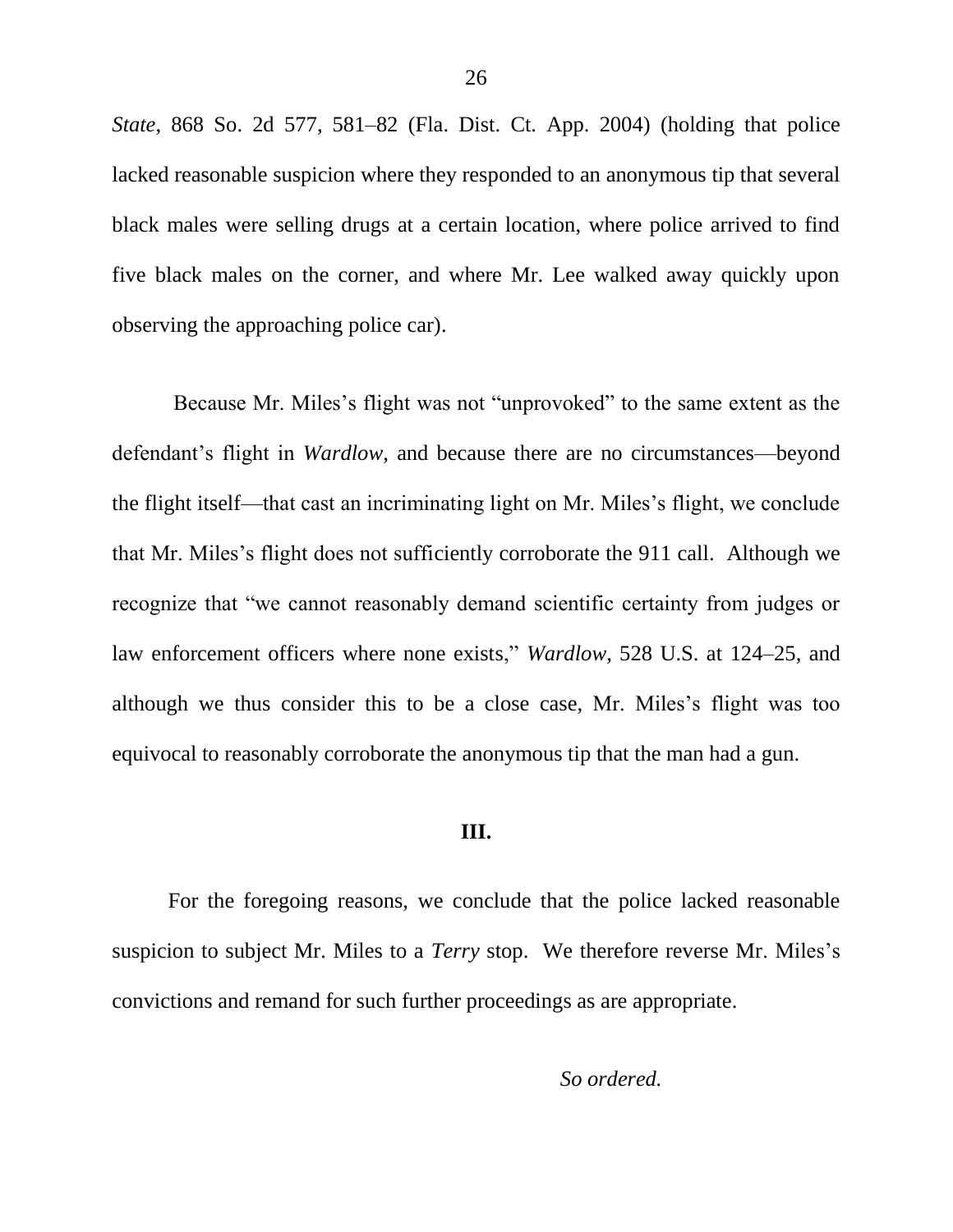MCLEESE, *Associate Judge*, dissenting: The court holds that the police officers in this case lacked reasonable articulable suspicion to stop Mr. Miles. I respectfully dissent.

## **I.**

We view the evidence at the suppression hearing in the light most favorable to the trial court's ruling. *United States v. Lewis*, 147 A.3d 236, 239 (D.C. 2016) (en banc). So viewed, the evidence indicated the following. At 8:08 a.m. on March 24, 2013, a 911 caller reported that a man "is shooting a gun" in the air in the 4500 block of Texas Avenue SE and "is heading towards Ridge Road." The 911 caller, who did not provide a name or callback number, described the shooter as a black male wearing a blue army jacket. Police officers were dispatched to the area to look for the shooter. Within a couple of minutes, someone stopped one of the officers and stated that "the suspect" was going to be in the  $4300$  block of E Street, which is about a block or two away from the originally indicated location, in the direction of Ridge Road. It is unclear whether the person who stopped the officer was the 911 caller or someone else. Less than a minute later, a different officer reported that a man was running in the 4300 block of F Street. Officers stopped that man, who was Mr. Miles, within a minute of that report.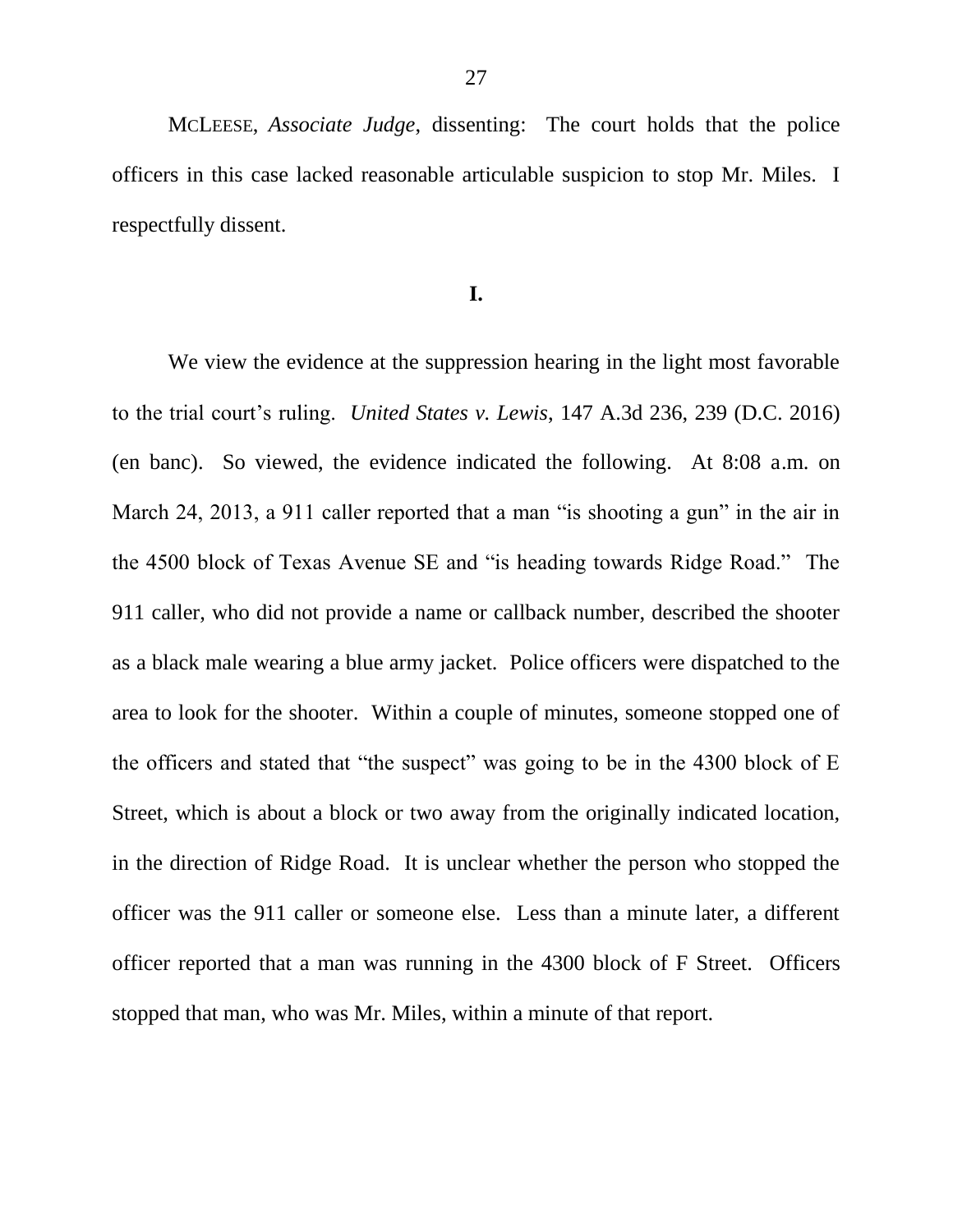Two officers testified at the suppression hearing about the stop of Mr. Miles. Officer Juan Sanchez testified that he first saw Mr. Miles near the intersection of Alabama Avenue and F Street. (That intersection falls within the 4300 block of F Street.) Mr. Miles matched the description of the shooter, and Officer Sanchez did not see anyone else who matched that description. Officer Sanchez noticed that another officer, Officer Demond James, was walking about twenty to twenty-five feet behind Mr. Miles, pointing at Mr. Miles. Officer Sanchez parked his police cruiser around the corner of F Street and Alabama Avenue, blocking the sidewalk on which Mr. Miles was walking. Officer Sanchez started getting out of his cruiser and asked Mr. Miles to stop. Mr. Miles then ran in the direction of F Street. After a brief chase, Officer Sanchez grabbed Mr. Miles. While stopping Mr. Miles, Officer Sanchez felt a hard object in Mr. Miles's waistband. Other officers came to assist, and one of them recovered a gun from Mr. Miles's waistband.

Officer Shalonda Davis testified that she first saw Mr. Miles in the 4800 block of Alabama Avenue. Mr. Miles matched the description of the shooter, and Officer Davis did not see anyone else who matched that description. Officer Davis drove past Mr. Miles and enlisted the assistance of Officer James. They drove back towards Mr. Miles, who "refused to stop and started running." Officer Davis sped up to try to stop Mr. Miles, but Officer Sanchez pulled in front of her.Officer Sanchez then stopped Mr. Miles.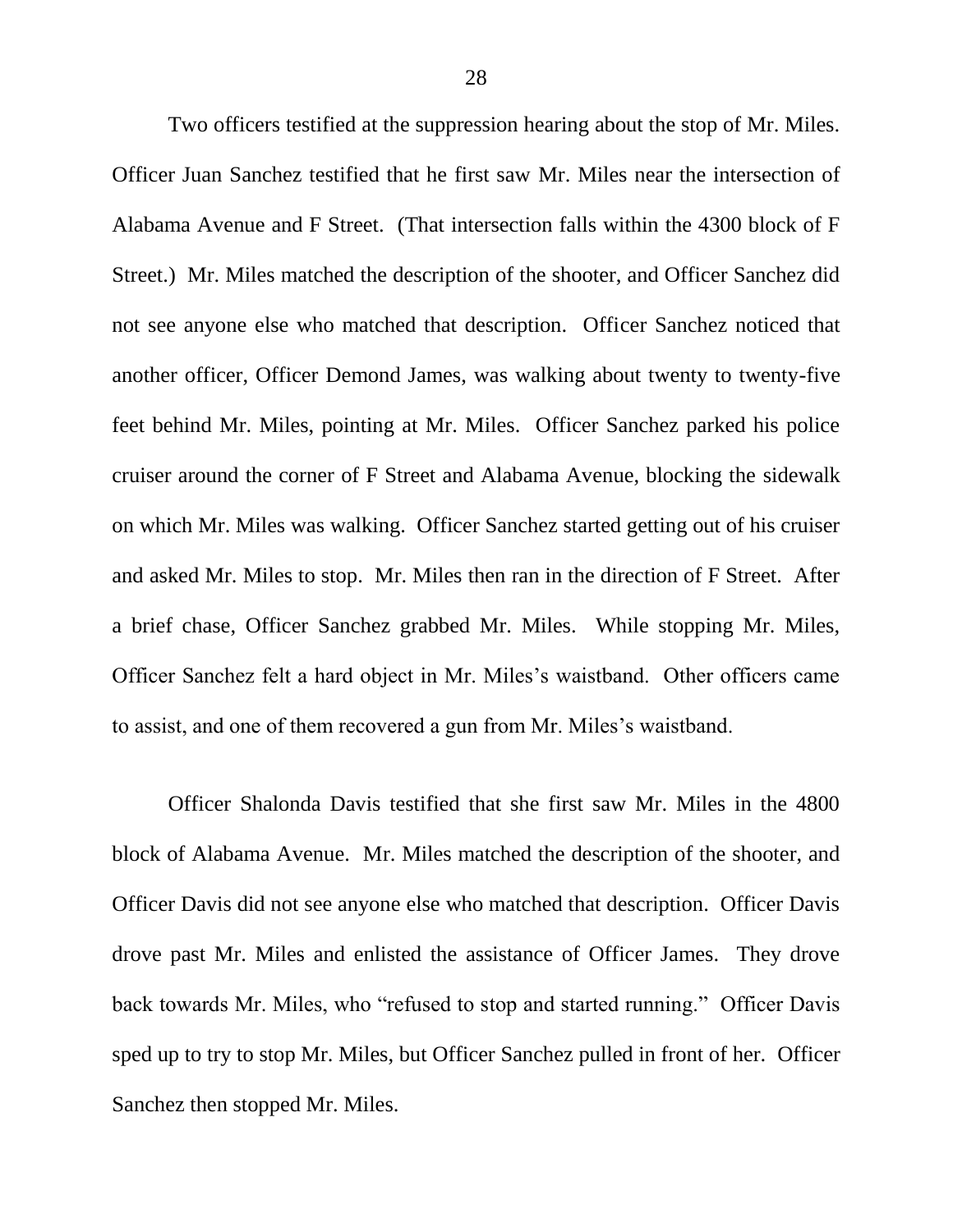The trial court denied Mr. Miles's motion to suppress, concluding that the officers had reasonable articulable suspicion. With respect to the circumstances of the stop, the trial court indicated that Mr. Miles started running after Officer Sanchez asked Mr. Miles to stop.

## **II.**

In my view, the trial court correctly held that the officers had reasonable articulable suspicion to stop Mr. Miles.

First, the police had received a 911 call stating that a man "is shooting a gun" in the air. Although the 911 caller did not provide a name or callback number, the Supreme Court has held that "a reasonable officer could conclude that a false tipster would think twice before" calling 911, given that 911 calls "allow for identifying and tracing callers, and thus provide some safeguards against making false reports with immunity." *Navarette v. California*, 134 S. Ct. 1683, 1689–90 (2014). The caller's use of the 911 system thus is an "indicator of veracity." *Id.* at 1689. The opinion for the court suggests, however, that either (1) the 911 system in this case "did not work in the way" the 911 system operated in *Navarette* or (2) the 911 caller in this case "inten[ded] to remain anonymous and not provide a callback number." *Ante* at 13 n.12. Those suggestions are entirely speculative,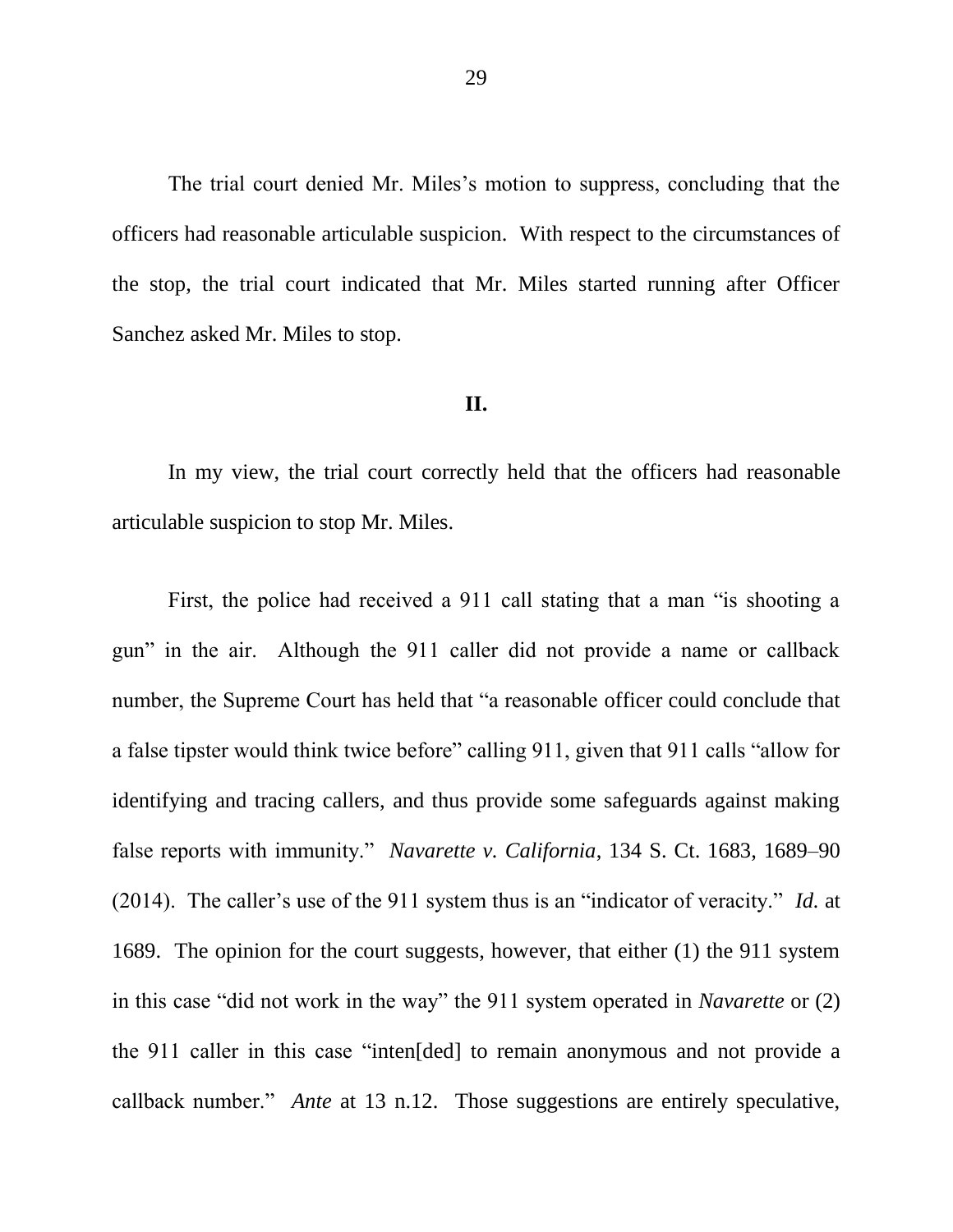and it might well be that instead the 911 operator (quite reasonably) did not attempt to ascertain the 911 caller's number while in the midst of dispatching officers to respond to a call about a man shooting a gun. The contrary speculation of the opinion for the court is incompatible with our acknowledged obligation to view the evidence in the light most favorable to the trial court's ruling. *Ante* at 7– 8. In any event, the question is not whether the 911 operator in fact would have been able to trace this particular 911 call, or even whether the District's 911 system generally is able to trace 911 calls. Rather, the question is whether "a reasonable" officer could conclude that a false tipster would think twice before" calling 911. *Navarette*, 134 S. Ct. at 1690. We have already held that the absence of evidence about the particular capabilities of the District's 911 system does not undermine the reasonableness of that conclusion. *Jackson v. United States*, 109 A.3d 1105, 1108 (D.C. 2015).

Second, the 911 call supported "an inference that the information was based on personal observation.‖ *Goldston v. United States*, 562 A.2d 96, 101 (D.C. 1989). Specifically, the 911 caller (1) used the present tense to describe conduct - shooting a gun in the air -- that would be both visible and very audible, *cf., e.g.*, *Beckner v. Commonwealth*, 425 S.E.2d 530, 533 (Va. Ct. App. 1993) (―[I]mplications of a personal basis of knowledge may arise when an individual reports that a person  $\dots$  'is displaying a gun.'"); and (2) specifically described the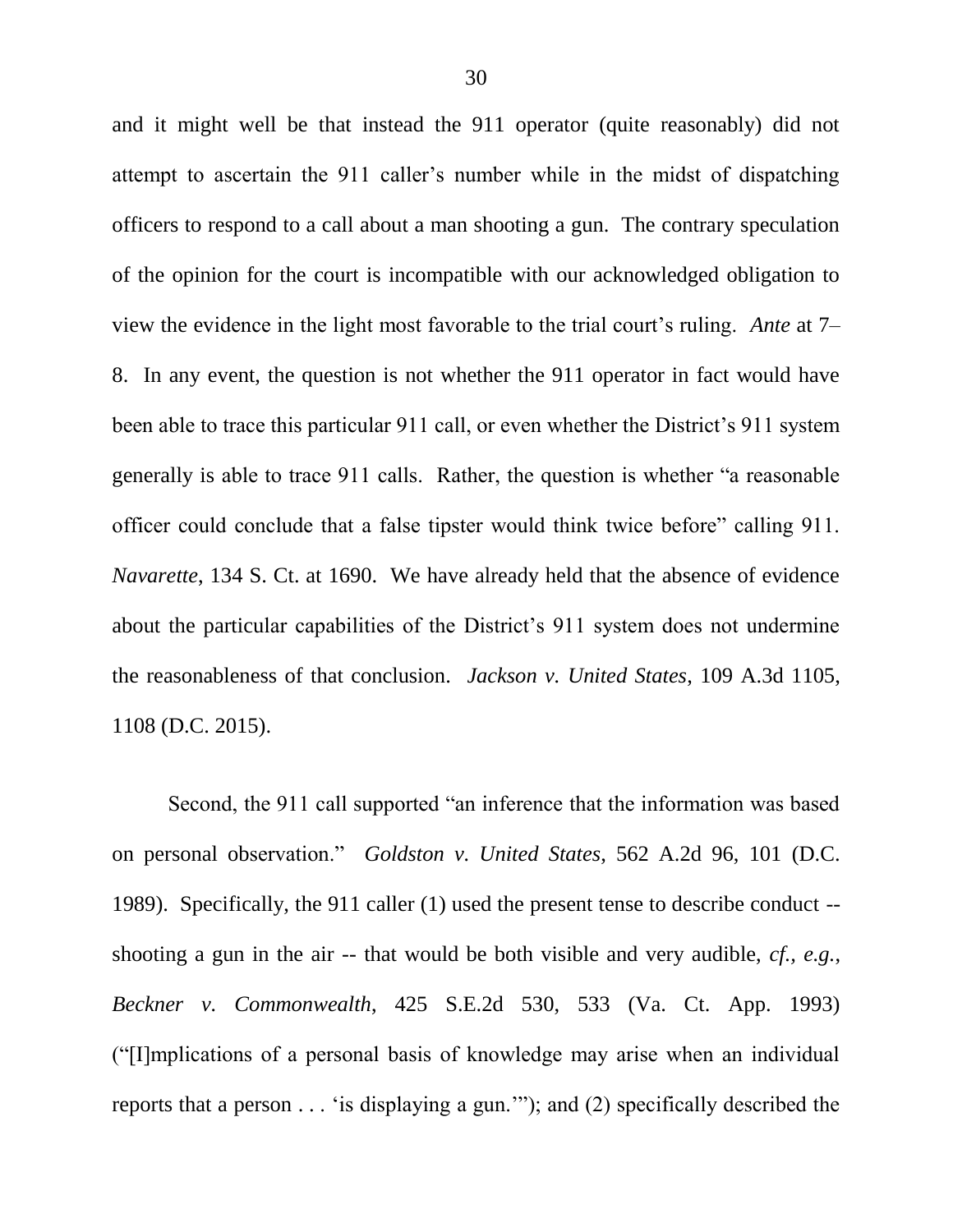shooter and the shooter's direction of travel, *see, e.g.*, *State v. Sousa*, 855 A.2d 1284, 1290 (N.H. 2004) (weight to be given to anonymous tip depends among other things on whether "tip is sufficiently detailed to permit the reasonable inference that the tipster has actually witnessed" offense). *Cf. generally, e.g.*, *Porter v. United States, 7 A.3d 1021, 1025 (D.C. 2010)* ("[I]f an informant's report contains detailed, current information, it is probably based on first-hand perception ....") (internal quotation marks omitted).

Third, someone approached one of the officers and provided further information about where to find the suspect. It is unclear whether this person was the 911 caller or a different person, and this person's basis for knowledge is also unclear. Notwithstanding these limitations, this face-to-face report added to the officers' grounds for stopping Mr. Miles. *See, e.g.*, *Nixon v. United States*, 870 A.2d 100, 105 (D.C. 2005) ("Information conveyed to the police by such in-person informants, even if they do not reveal their names, is not subject to the same scrutiny as purely anonymous tips. [T]he fact that the tip was given in person, rather than over the telephone, further strengthens its credibility.") (citation and internal quotation marks omitted); *United States v. Spotts*, 275 F.3d 714, 722 (8th Cir. 2002) (giving weight to existence of "multiple sources of suspicion").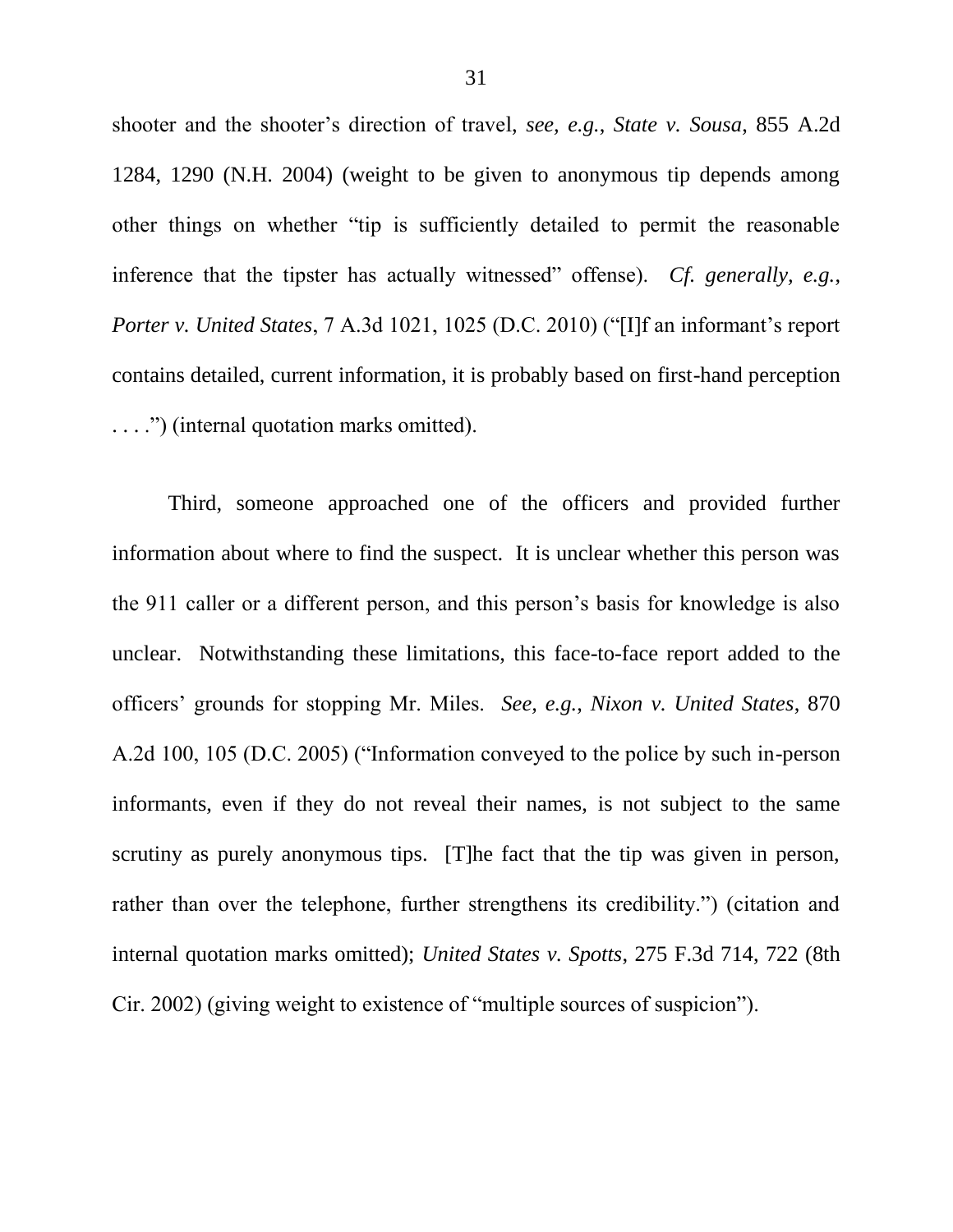Fourth, police officers promptly corroborated innocent details of the 911 caller's information. They found Mr. Miles, who matched the 911 caller's description, where he would have been expected to be based on the 911 caller's information about the shooter's location and direction of travel, and they saw no one else who matched that description. *See, e.g.*, *Green v. United States*, 974 A.2d 248, 256 (D.C. 2009) (corroboration of innocent details, such as suspect's description, bolsters reliability of anonymous tip). Although the opinion for the court states at one point that the caller's description "matched only weakly Mr. Miles's actual appearance," *ante* at 11, that statement is puzzling given the court's acknowledgment that any concern about the accuracy of the description was "averted" by the trial court's factual finding that Mr. Miles matched the caller's description, *ante* at 12. See also *ante* at 7–8 (acknowledging that we defer to trial court's factual findings unless clearly erroneous).

Fifth, Mr. Miles fled after being asked to stop. *See, e.g.*, *Illinois v. Wardlow*, 528 U.S. 119, 124 (2000) ("Headlong flight—wherever it occurs—is the consummate act of evasion: It is not necessarily indicative of wrongdoing, but it is certainly suggestive of such.").

Taken together, these circumstances more than sufficed to establish the "minimal level of objective justification," *Wardlow*, 528 U.S. at 123, required to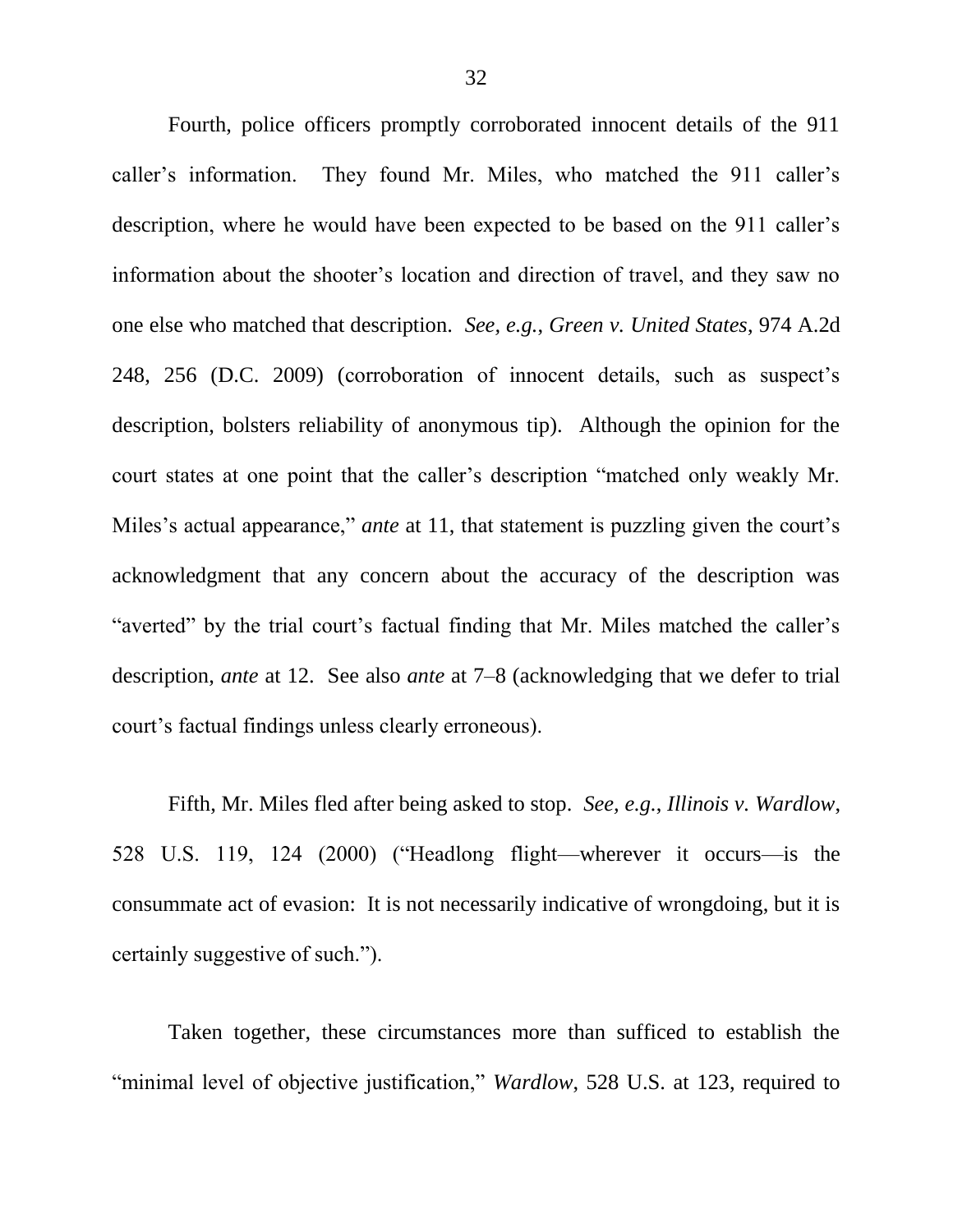permit the officers to stop Mr. Miles. *See generally, e.g.*, *Robinson v. United States*, 76 A.3d 329, 336 (D.C. 2013) ("The reasonable, articulable suspicion standard requires substantially less than probable cause and considerably less than proof of wrongdoing by a preponderance of the evidence. It is not onerous, but it is not toothless either. . . . Unparticularized suspicion and inarticulate hunches are not sufficient  $\dots$ ") (citations and internal quotation marks omitted). The Supreme Court, this court, and other courts have upheld stops based on circumstances that were equally or even less suspicious. *See, e.g.*, *Navarette*, 134 S. Ct. at 1686–92 (upholding stop based on anonymous 911 call that truck had run caller off road, where caller specifically described truck and officers later found truck where it would have been expected to be based on information provided by 911 caller); *Wardlow*, 528 U.S. at 121–26 (upholding stop based on suspect's unprovoked flight from police in high-crime area); *Jackson*, 109 A.3d at 1106–09 (upholding stop based on anonymous 911 call that caller had seen man with gun, where officers found suspect matching description given by caller in immediate area indicated by caller); *In re D.M.*, 781 A.2d 1161, 1162–65 (Pa. 2001) (upholding stop based on anonymous 911 call about man with gun, where officers found suspect who matched description provided by caller in area indicated by caller, and suspect fled after officer directed suspect to come over).<sup>21</sup>

<sup>&</sup>lt;sup>21</sup> The opinion for the court suggests that *Wardlow*'s holding rested not only (continued…)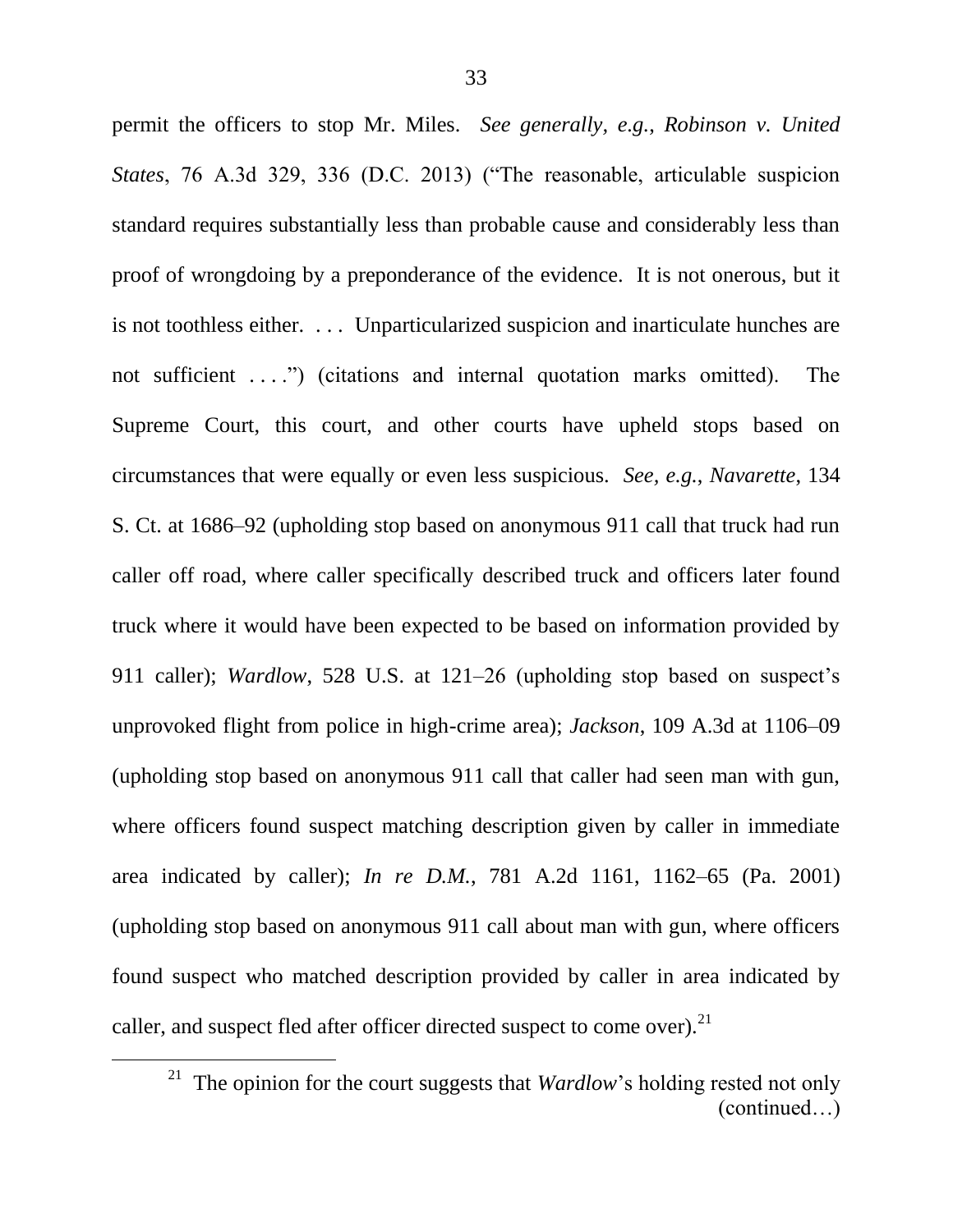Neither Mr. Miles nor the opinion for the court cites a single case from any court holding that police lacked reasonable articulable suspicion in circumstances comparable to those of the present case, and I am not aware of any such case. The opinion for the court does cite a few out-of-jurisdiction cases that it describes as "involving an anonymous tip and various acts of avoidance or more overt flight." *Ante* at 24–25. The opinion does not assert that the basis for suspicion in those

l

<sup>(…</sup>continued)

on the suspect's flight in a high-crime area but also on the fact that the suspect had an opaque bag. *Ante* at 15–16. This court has correctly rejected that interpretation of *Wardlow*. *Wilson v. United States*, 802 A.2d 367, 371 (D.C. 2002) (fact that suspect was holding opaque bag "played no part" in Supreme Court's reasoning in *Wardlow*). The opinion for the Court in *Wardlow* did mention the opaque bag, but only in the fact section of its opinion, when describing the sequence of events that led to the discovery of the gun that Mr. Wardlow was convicted of unlawfully possessing. 528 U.S. at 122. When the Supreme Court explained the circumstances it relied upon to find the stop lawful, it made no mention of the opaque bag. *Id.* at 123–26. I do not think that the holding in *Wardlow* can reasonably be interpreted as resting on a fact that the Supreme Court did not mention in explaining the reasons for its holding. As the opinion of the court notes, *ante* at 15–16, we have on one occasion interpreted *Wardlow* as resting in part on the presence of the opaque bag. *Gordon v. United States*, 120 A.3d 73, 84 (D.C. 2015). Although I was a member of the division in *Gordon*, I have come to believe that *Gordon* is in this respect incorrect. More importantly, *Gordon* is contrary to our prior controlling opinion in *Wilson*, which the court did not mention in *Gordon*. Under the circumstances, we are required to follow *Wilson* rather than *Gordon*. *See, e.g.*, *Thomas v. United States*, 731 A.2d 415, 420 n.6 (D.C. 1999) ("Where a division of this court fails to adhere to earlier controlling authority, we are required to follow the earlier decision rather than the later one."). In any event, the grounds for reasonable articulable suspicion in this case are significantly stronger than those in *Wardlow* even taking into account Mr. Wardlow's possession of the opaque bag.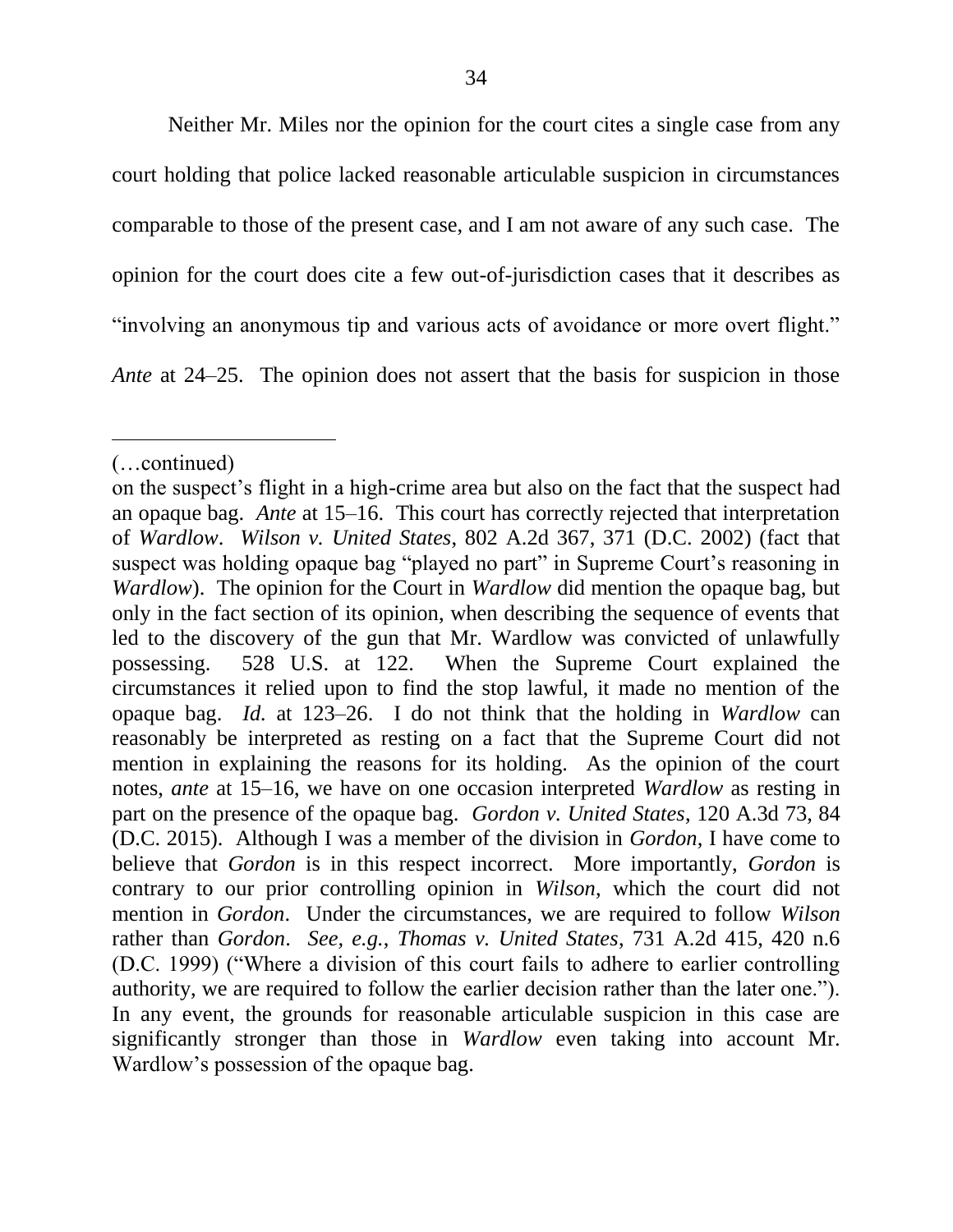cases was comparable to the basis for suspicion in this case. *Ante* at 25–26. In fact, the basis for suspicion in each of the cited cases was substantially weaker than the basis for suspicion in the present case. *United States v. Lowe*, 791 F.3d 424, 434–35 (3d Cir. 2015) (suspect stopped based on anonymous tip did not flee before stop but rather at most "stepped back" in way that court determined was not suspicious); *United States v. Freeman*, 735 F.3d 92, 101–02 (2d Cir. 2013) (suspect stopped based on anonymous tip did not flee before stop but rather lawfully ignored police and kept on walking at same pace); *T.P. v. State*, 224 So. 3d 792, 794–95 (Fla. Dist. Ct. App. 2017) (although suspect did initially flee from police, anonymous tip consisted of "vague description of a light-skinned black male wearing shorts and a shirt looking through windows"); *Lee v. State*, 868 So. 2d 577, 578–83 (Fla. Dist. Ct. App. 2004) (anonymous tip provided no description of suspect other than race and gender, and suspect did not flee but rather "walked" quickly" away from police).

Although this court has said that "case matching' is of limited utility" in deciding Fourth Amendment issues, *Gomez v. United States*, 597 A.2d 884, 889 (D.C. 1991), we have also acknowledged that prior "cases are helpful illustrations" of the factors that may add up to reasonable suspicion in the totality of the circumstances.‖ *Hampleton v. United States*, 10 A.3d 137, 144 n.9 (D.C. 2010).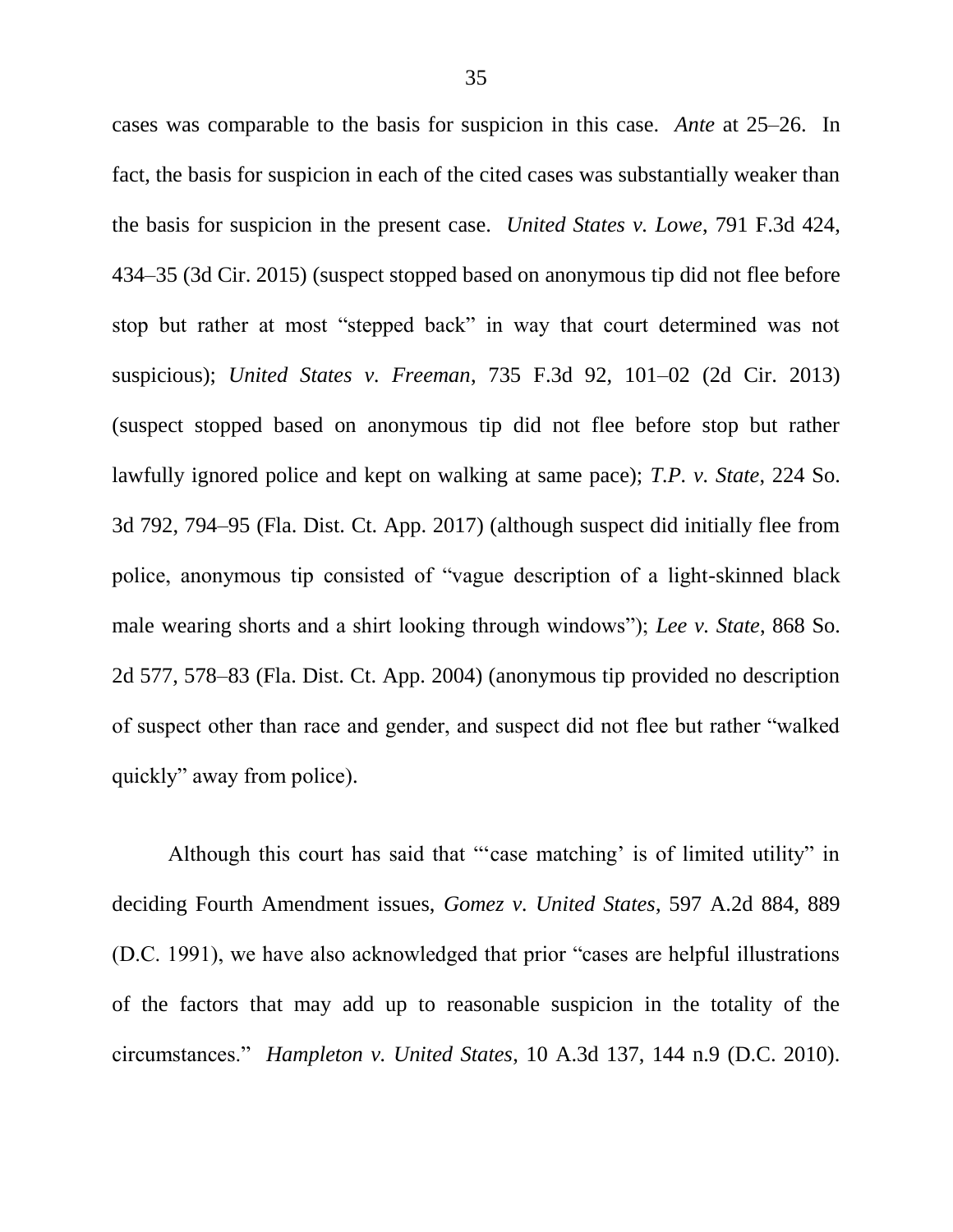In my view, the opinion of the court contradicts clear guidance that we must take from the prior decisions of the Supreme Court and this court.

### **III.**

The opinion of the court relies heavily on the view that Mr. Miles's flight was "provoked" by the officers, and thus was significantly less suspicious than unprovoked flight. *Ante* at 14–26. I disagree.

In concluding that Mr. Miles's flight was provoked, the opinion of the court relies on trial evidence that Officer Sanchez drove onto the sidewalk in order to block Mr. Miles's path. *Ante* at 21. It is unclear, however, whether this court can appropriately "rely on undisputed trial evidence to ... reverse the trial court's ruling, where the losing party failed to renew the motion to suppress based on the new evidence at trial.‖ *Wade v. United States*, 173 A.3d 87, 92 (D.C. 2017) (citing *United States v. Hicks*, 298 U.S. App. D.C. 225, 227, 978 F.2d 722, 724 (1993) (―The problem for Hicks is that he did not again move to suppress when this evidence came to light at trial. An appellate court should not rely on evidence first produced at trial to reverse a pre-trial denial of a suppression motion not renewed at trial.")).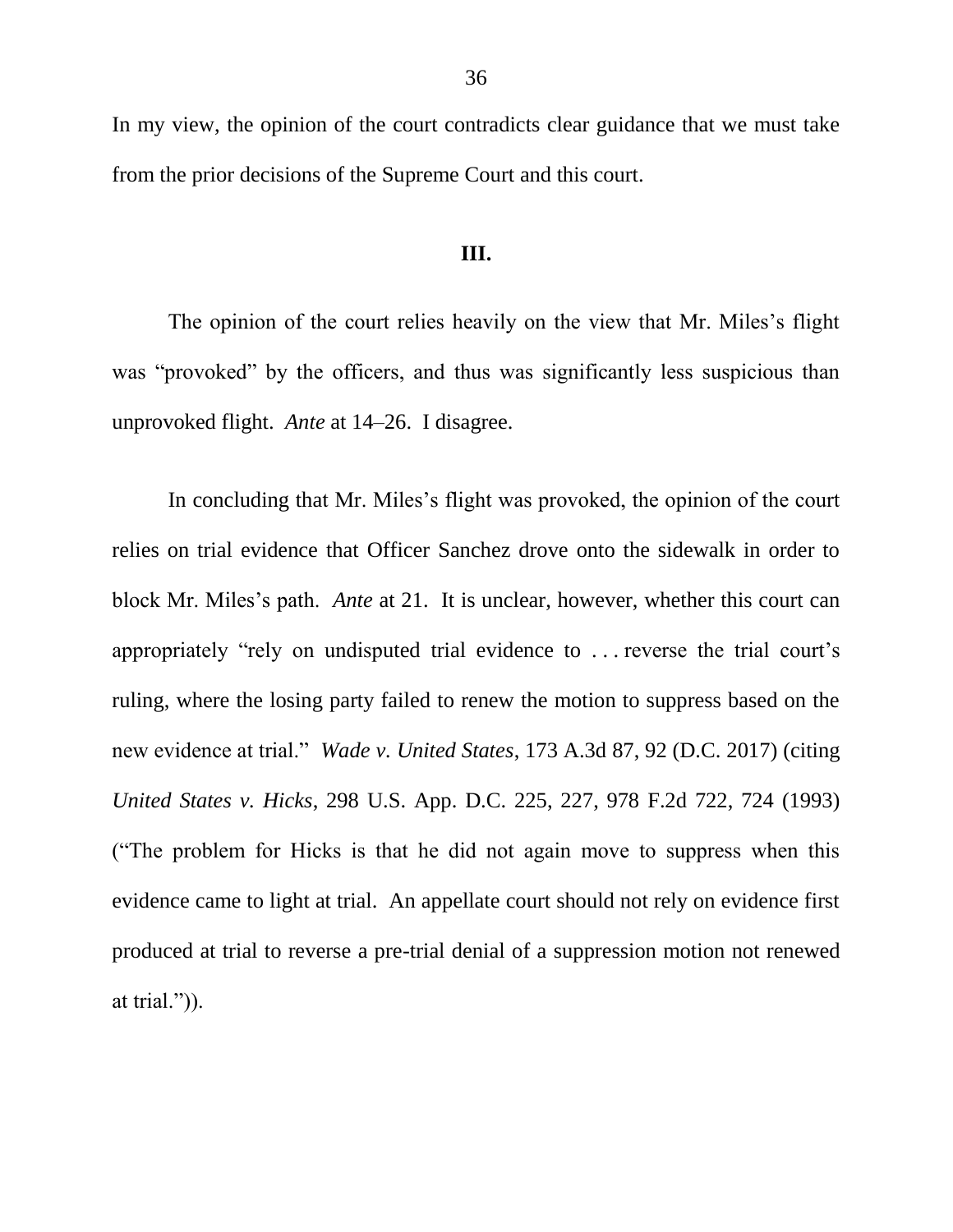Even if taking such an approach might be appropriate in some circumstances, doing so in the present case is unwarranted, because the trial testimony at issue was not undisputed. To the contrary, there was conflicting evidence about whether Officer Sanchez pulled onto the sidewalk before Mr. Miles fled. Officer Davis's suppression-hearing testimony indicated that Mr. Miles fled before Officer Sanchez drove past her cruiser and towards Mr. Miles. Officer Davis's trial testimony was to the same effect. Officer Sanchez's suppressionhearing testimony -- the version that the trial court adopted at the close of the suppression hearing -- indicated that Officer Sanchez blocked the sidewalk before Mr. Miles fled, but did not indicate that Officer Sanchez drove up onto the sidewalk. Officer James's trial testimony was similar in that respect to Officer Sanchez's suppression-hearing testimony. For his part, Mr. Miles denied at trial that he fled and did not testify that any officer drove up onto the sidewalk. In sum, the opinion for the court adopts a version of the events -- that Mr. Miles fled after Officer Sanchez drove up onto the sidewalk to block Mr. Miles's path -- that the trial court never found, that no witness testified to, and that was contradicted by the testimony of several witnesses, including Mr. Miles himself. Whatever its proper scope, the doctrine permitting reliance on undisputed trial evidence surely does not authorize this court to reverse the trial court based on such a patchwork version of the facts.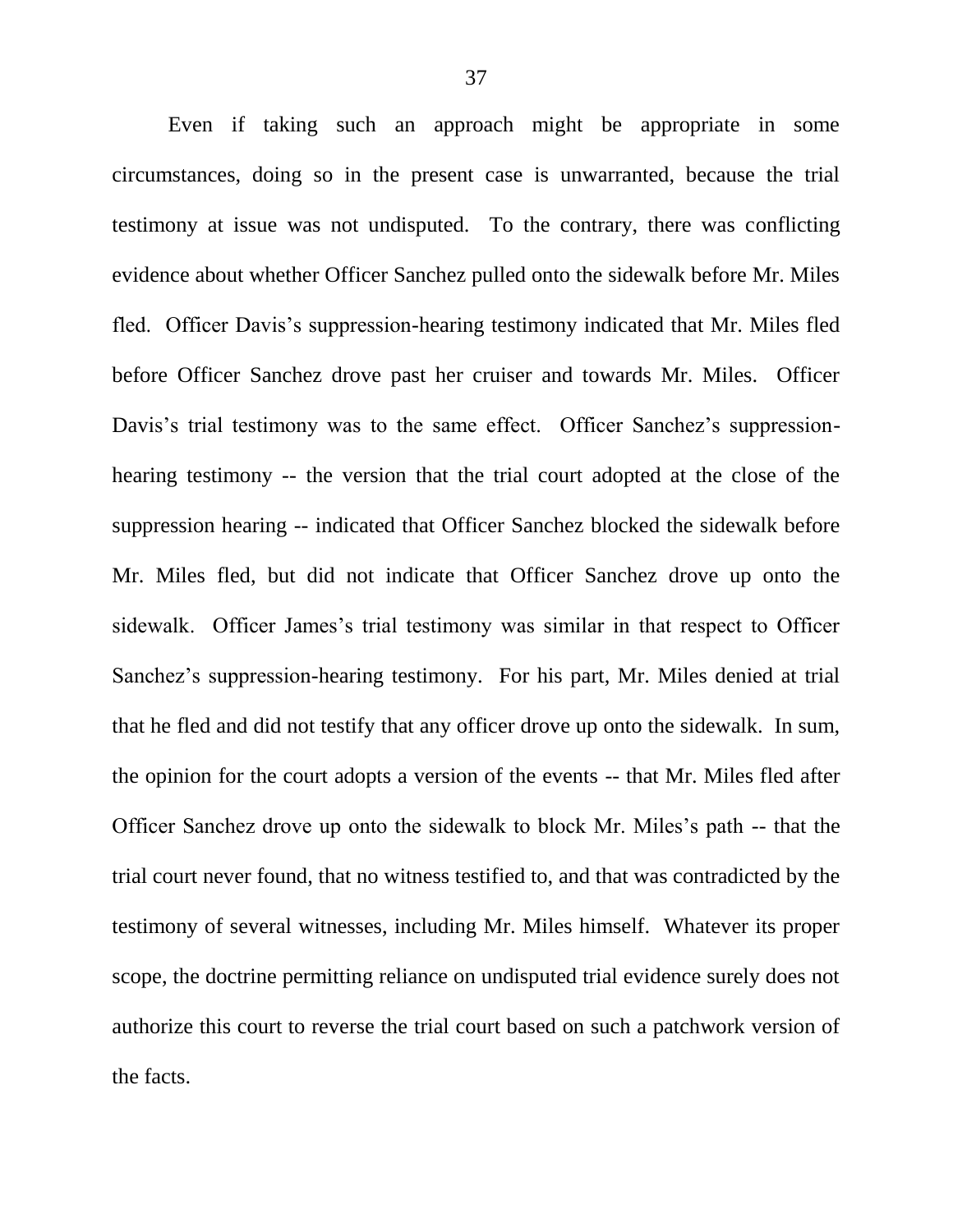It is true, as the opinion for the court notes, that "[n]o one balked" at trial when Officer Davis testified that Officer Sanchez drove up onto the sidewalk after Mr. Miles had started running. *Ante* at 22 n.17. In isolation, though, that testimony would have given no one reason to balk. And if Mr. Miles wanted to argue that his flight was provoked by Officer Sanchez's driving onto the sidewalk, he should have developed evidence to that effect at the suppression hearing. Failing that, he should have renewed his suppression motion at trial, so that the parties could have made a record on the issue and the trial court could have made an informed finding. Because Mr. Miles neither elicited pertinent testimony at the suppression hearing nor renewed his suppression motion at trial, this court has no valid basis upon which to conclude that Officer Sanchez drove up onto the sidewalk before Mr. Miles fled.

In support of its conclusion that Mr. Miles's flight was provoked, the opinion of the court also relies on Officer Sanchez's testimony that Officer James was walking behind Mr. Miles before Mr. Miles fled. *Ante* at 22. That is irrelevant, however, in the absence of any indication that Officer Sanchez had reason to believe that Mr. Miles was aware of Officer James's presence some twenty to twenty-five feet behind Mr. Miles. *See generally, e.g.*, *Plumhoff v. Rickard*, 134 S. Ct. 2012, 2020 (2014) ("[The] reasonableness of a particular seizure under the Fourth Amendment" is analyzed "from the perspective of a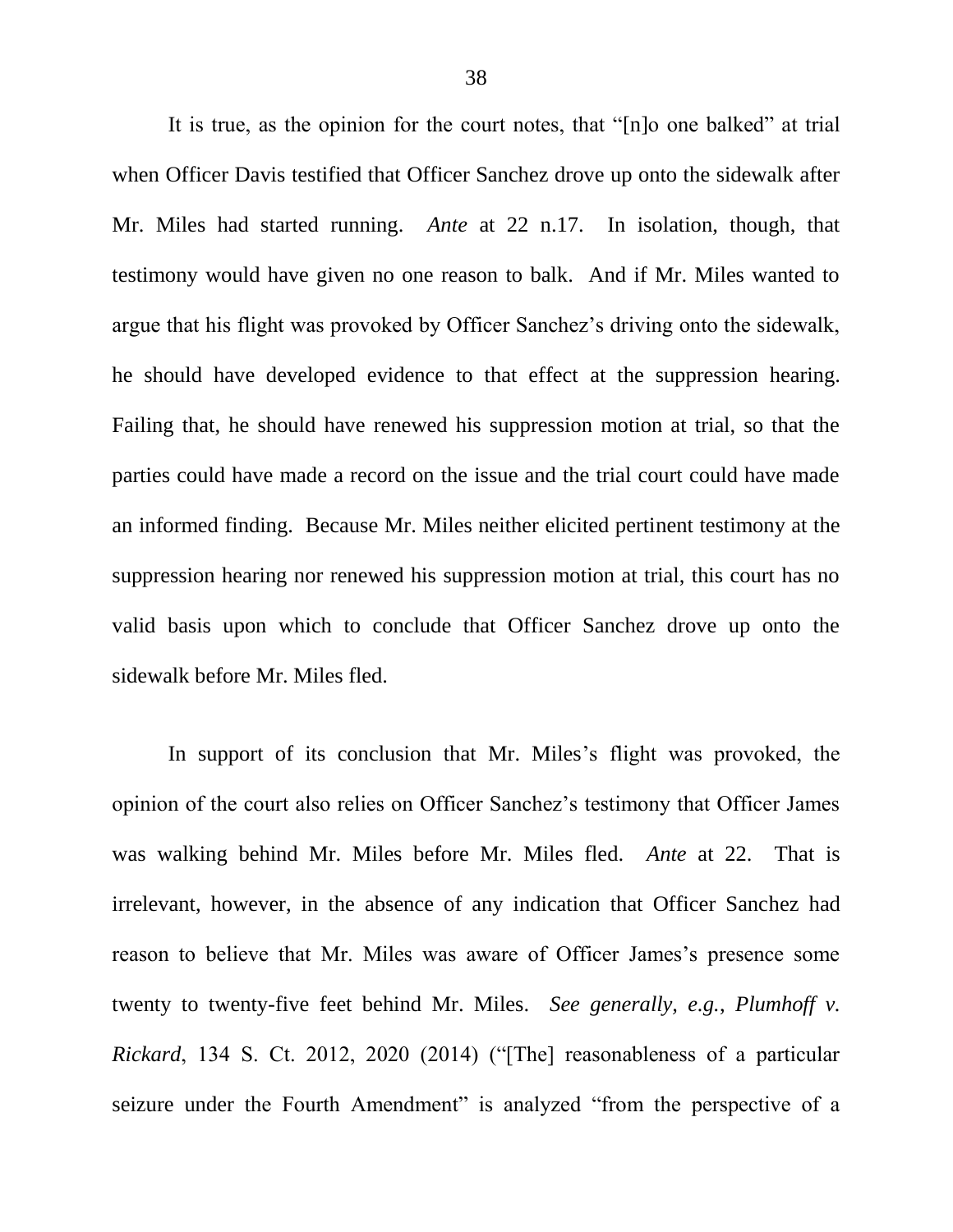reasonable officer on the scene, rather than with the 20/20 vision of hindsight.") (internal quotation marks omitted). Even if one were to assume that Officer Sanchez did have reason to believe that Mr. Miles had seen Officer James, the police conduct in this case would still be substantially less provocative than the conduct in *Henson v. United States*, 55 A.3d 859, 862, 868–70 (D.C. 2012) (rejecting argument that suspect's flight was provoked, where suspect fled after uniformed officer grabbed suspect's arm and said words to effect of "[W]here are you going?"). The same is true even if Officer Sanchez actually drove his cruiser up onto the sidewalk to block Mr. Miles's path, given the absence of any suggestion that Officer Sanchez drove at a high rate of speed or was dangerously near to Mr. Miles. For these reasons, I cannot agree with the opinion of the court that the officers in this case should have realized that their conduct was so provocative that Mr. Miles's flight "fail[ed] to raise an inference of a guilty conscience." *Henson*, 55 A.3d at 869.

The 911 call in this case that a man was shooting a gun might have been baseless, even though officers confirmed its innocent details. The face-to-face report about the suspect's location might also have been baseless. And Mr. Miles might have had innocent reasons for fleeing from the police. As the Supreme Court has repeatedly held, however, "reasonable suspicion need not rule out the possibility of innocent conduct.‖ *Navarette*, 135 S. Ct. at 1691 (internal quotation